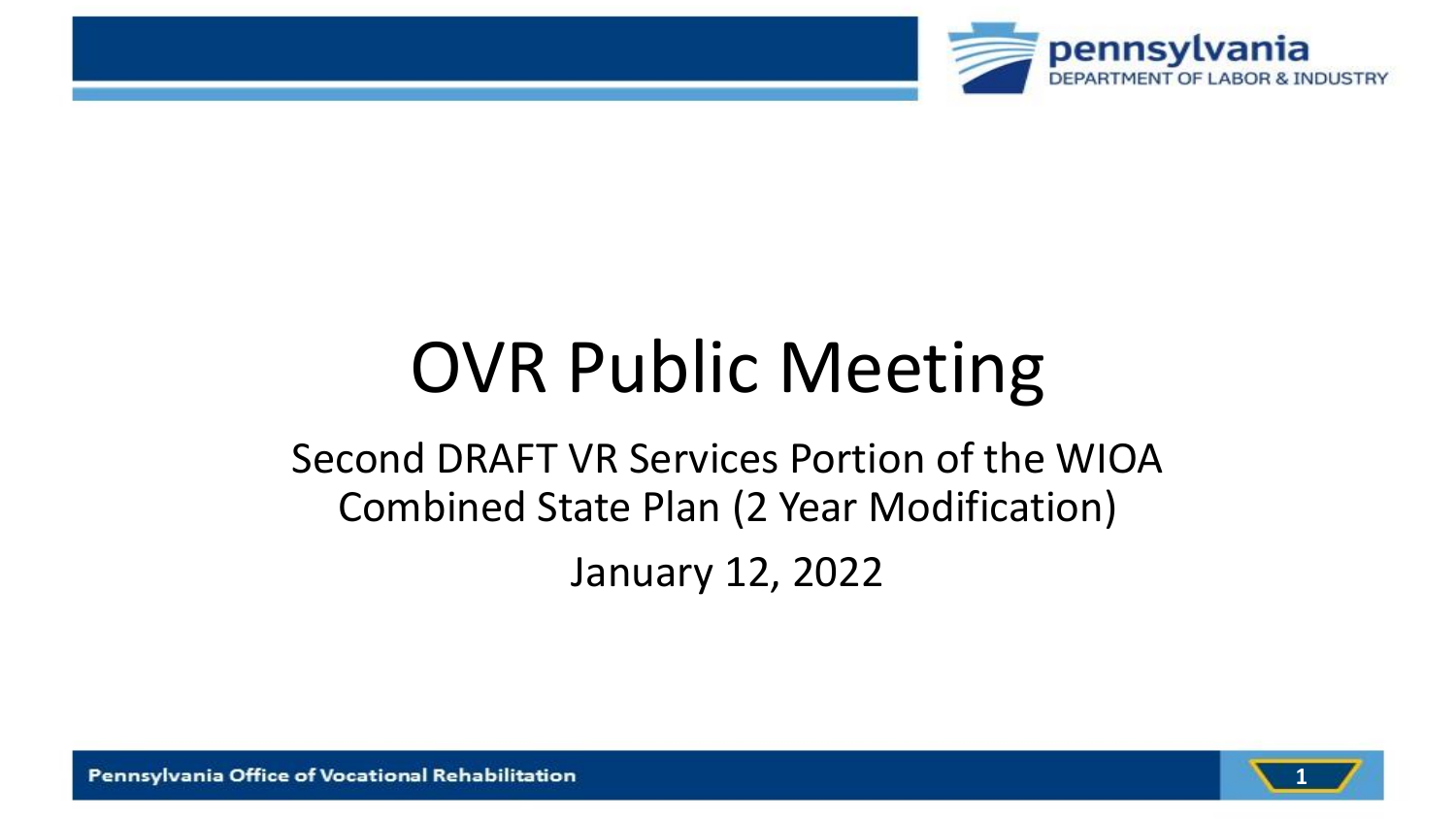

The presentation today is intended to update the public on additions made to the VR Services Portion of the 2-year modification of the 2020-2024 Workforce Innovation and Opportunity Act (WIOA) Combined State Plan. A previous public comment period was held in October 2021 and public meetings were held on October 19 and 21, 2021.

[A complete copy of the updated draft VR Services Portion of the Plan is available on](https://www.dli.pa.gov/Individuals/Disability-Services/Pages/Publications.aspx) OVR's website.

Today's presentation will focus on highlighting the additions that have been added to the original draft of the VR Services Portion of the Combined State Plan. At the conclusion of the presentation, the public participants will have an opportunity to share comments. This is not a question-and-answer session.

OVR has also opened an additional 30-day comment period beginning Wednesday, January 5, 2022, through Thursday, February 3, 2022. Comments can be sent to [ra-li-ovrfeedback@pa.gov](mailto:ra-li-ovrfeedback@pa.gov) until 5 p.m. on February 3, 2022.

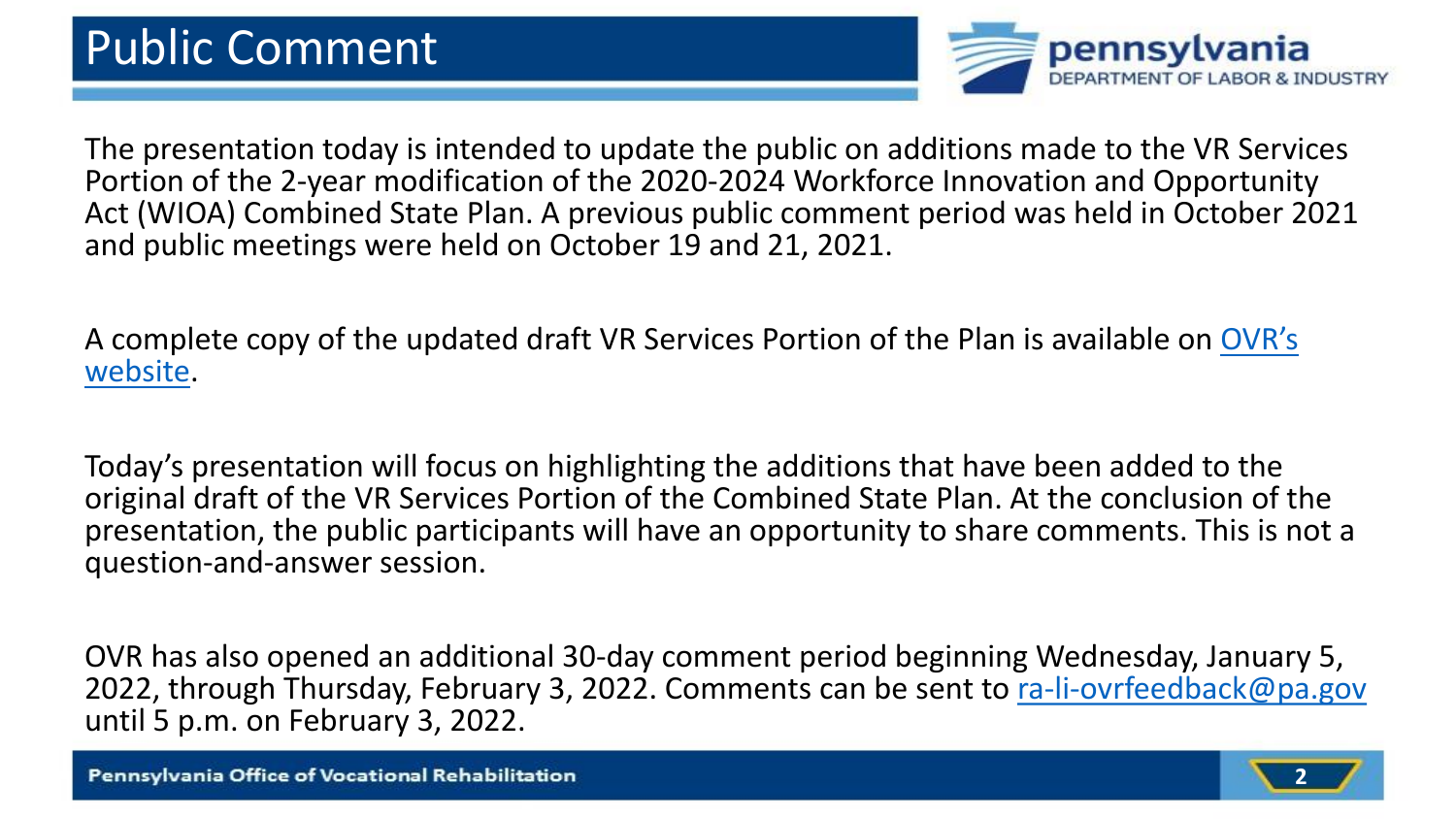## WIOA



As required by WIOA, Pennsylvania currently has a Combined State Plan in effect from July 1, 2020, to June 30, 2024. The VR Services Portion of the State Plan is one of the core program areas represented in the WIOA Combined State Plan. Other core program areas include Adult, Dislocated Worker, Youth, Wagner-Peyser and Adult Basic Education.

OVR is required to submit a 2-year modification to this plan to take effect July 1, 2022, through June 30, 2024.

Under 34 CFR 361.20, OVR must obtain public input prior to the adoption of any substantive policies or procedures governing the provision of VR services under the Combined State Plan.

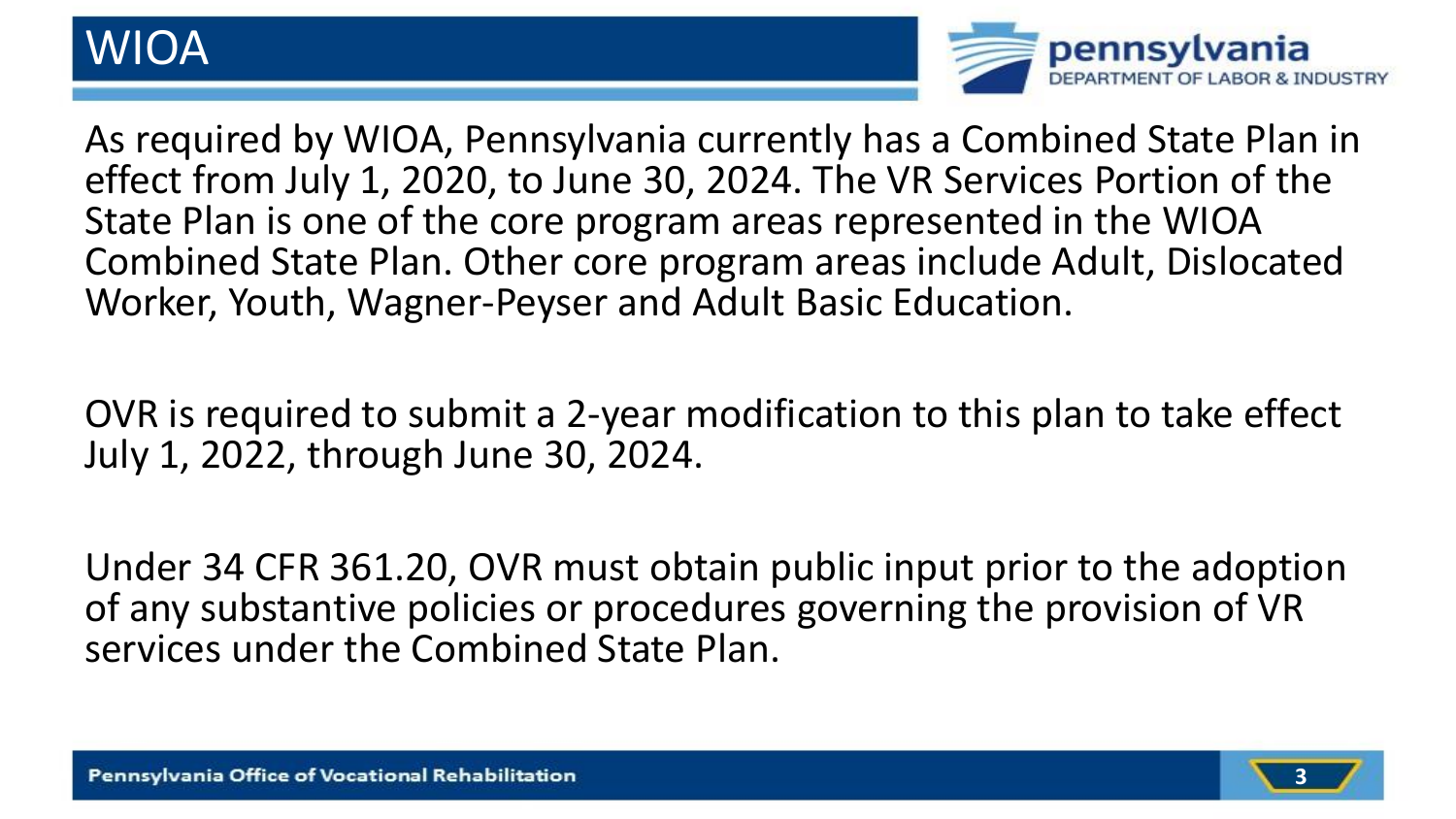

- (a) Input of State Rehabilitation Council
- (b) Request for Waiver of Statewideness
- (c) Cooperative Agreements with Agencies Not Carrying Out Activities Under the Statewide Workforce Development System
- (d) Coordination with Education Officials
- (e) Cooperative Agreements with Private Nonprofit Organizations
- Arrangements & Cooperative Agreements for the Provision of Supported Employment Services
- (g) Coordination with Employers
- (h) Interagency Cooperation
- Comprehensive System of Personnel Development (CSPD)

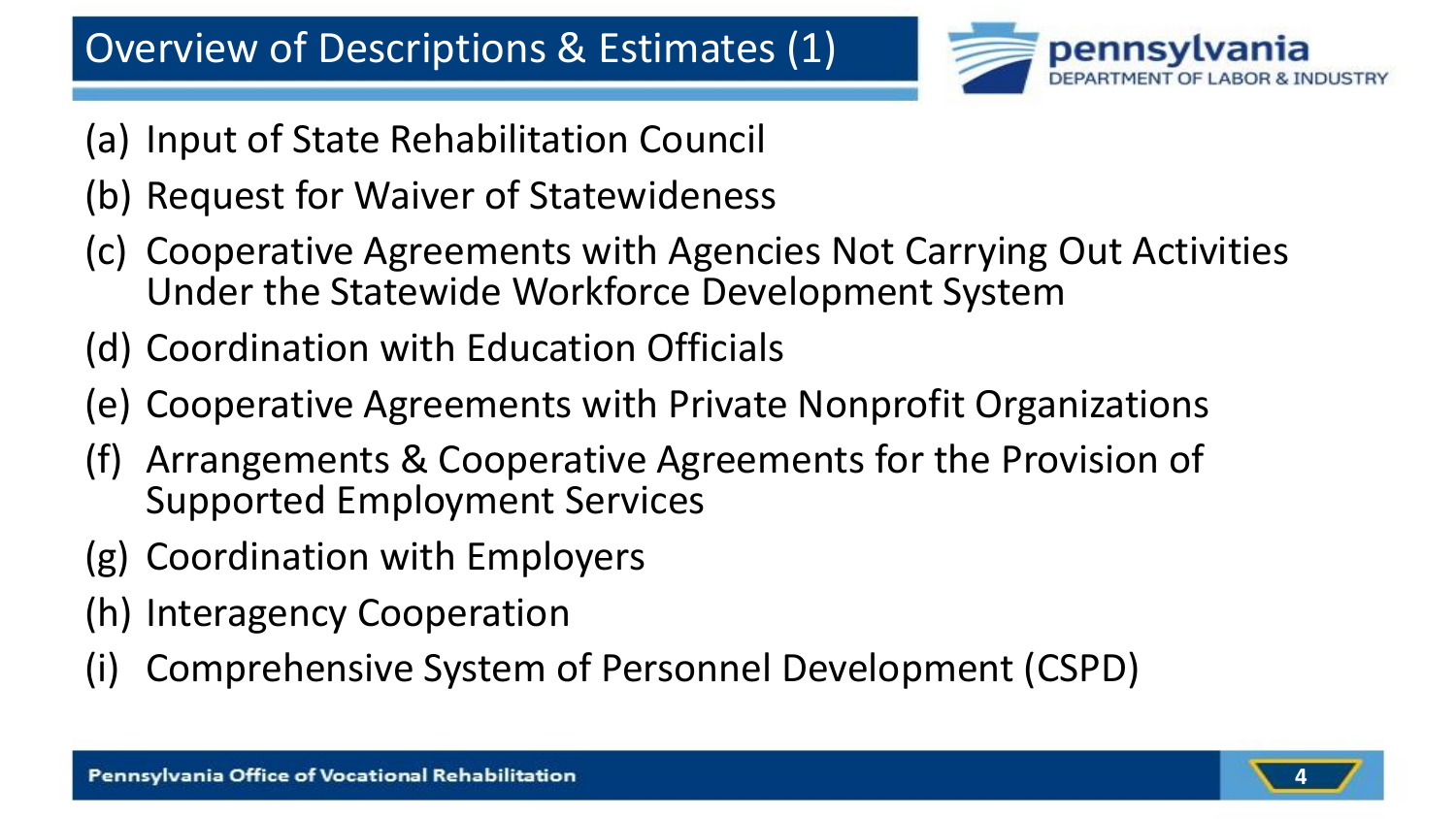

- (j) Statewide Assessment
- (k) Annual Estimates
- (l) State Goals and Priorities
- (m) Order of Selection
- (n) Goals and Plans for Distribution of Title VI Funds
- (o) State's Strategies

(p) Evaluation and Reports of Progress: VR and Supported Employment Goals

(q) Quality, Scope and Extent of Supported Employment Services

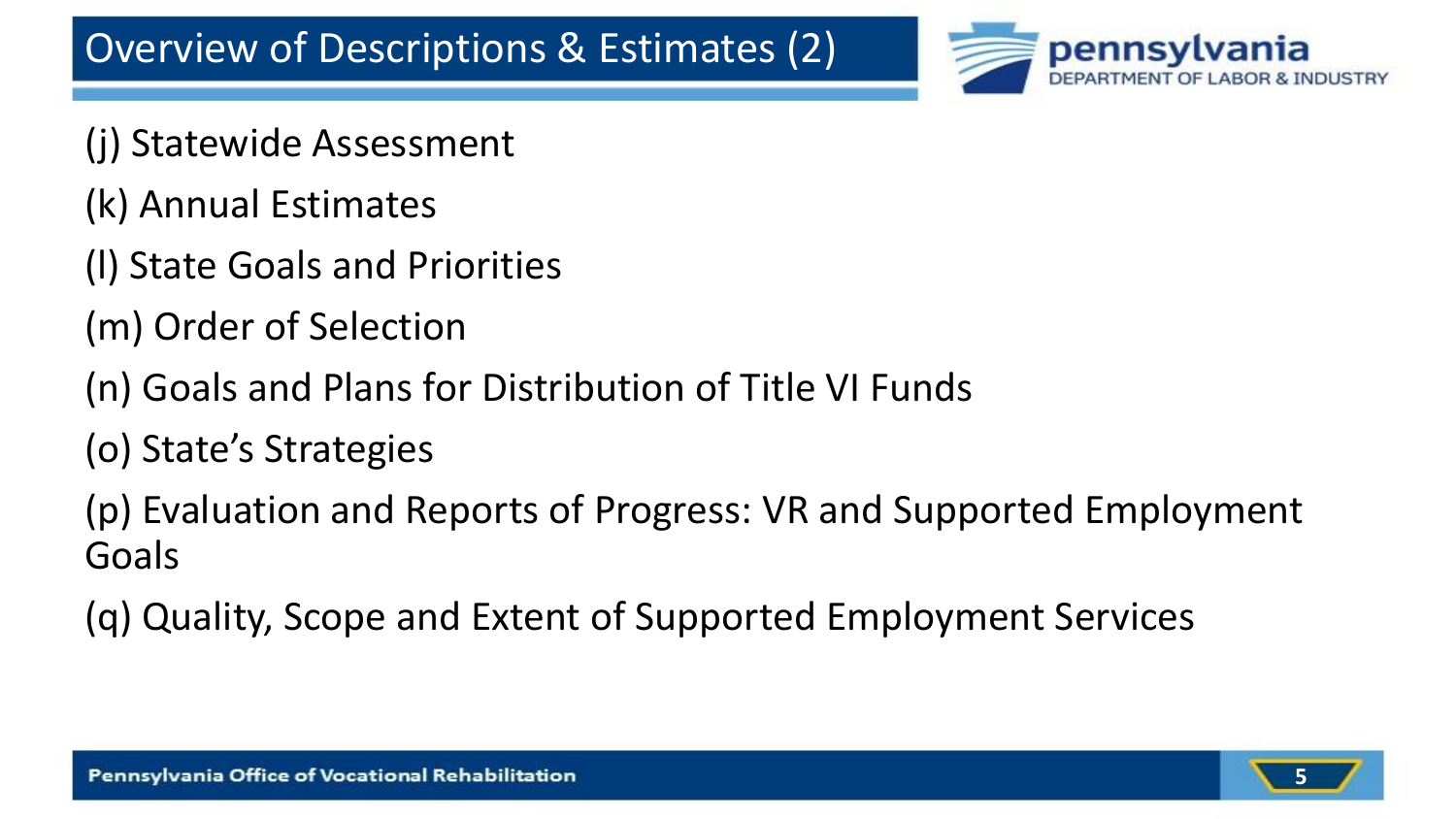

#### **1. The Closure of the Order of Selection (OOS) for All Categories**

**Issue:** The closure of the OOS for all categories represents a significant challenge to people with disabilities having access to employment services when they are needed. OVR must develop appropriate internal controls and other adjustments in order to reopen the OOS as soon as possible and update the PaRC regarding progress on at least a quarterly basis.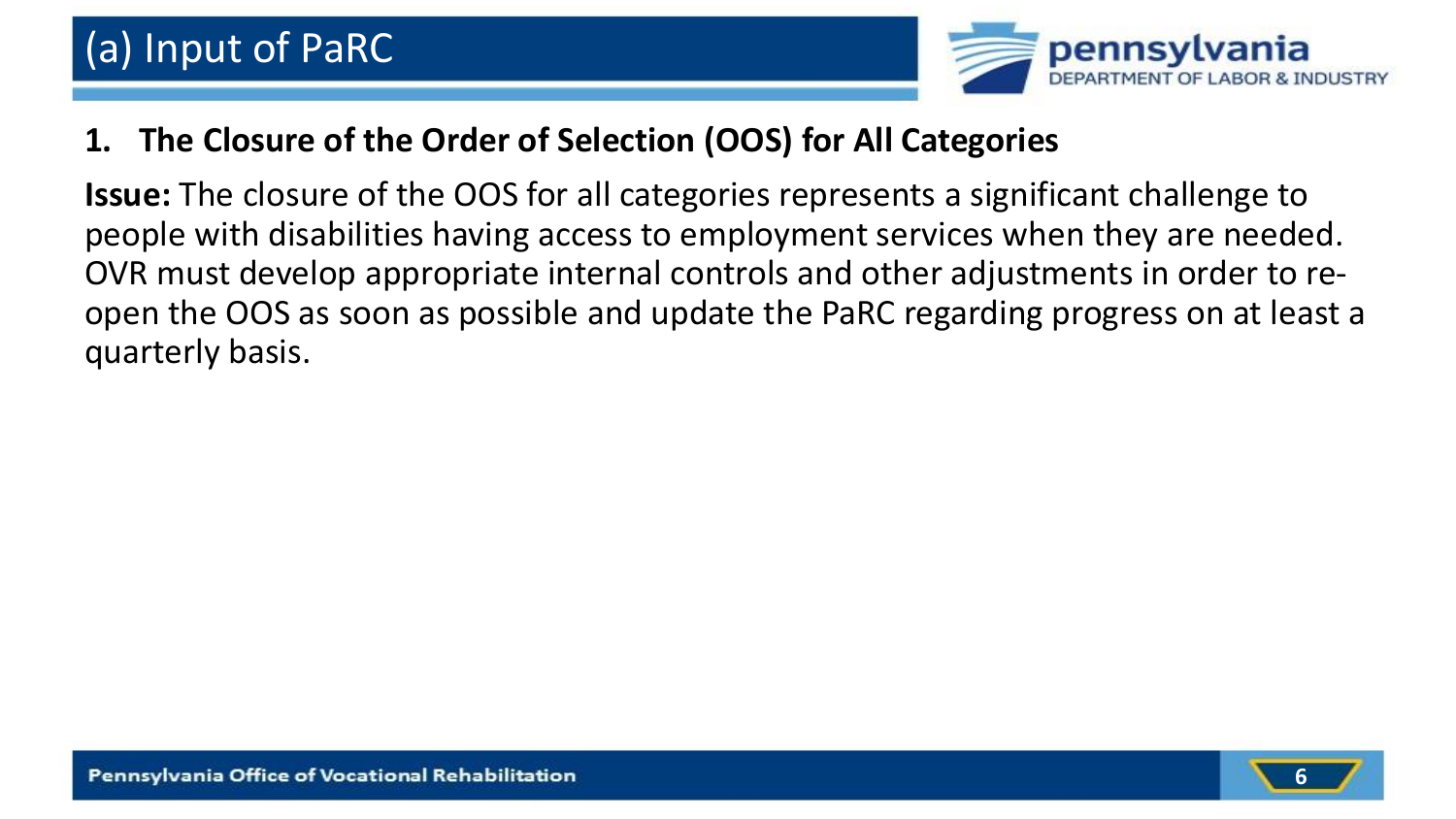

A. OVR provides quarterly reports (at a minimum) to the PaRC on how many people were added to and removed from the waiting list in each category each quarter.

#### **OVR Response:**

OVR will provide quarterly reports to the PaRC during the quarterly full council meetings to address how many people were added to and removed from the OOS waiting list in each category.

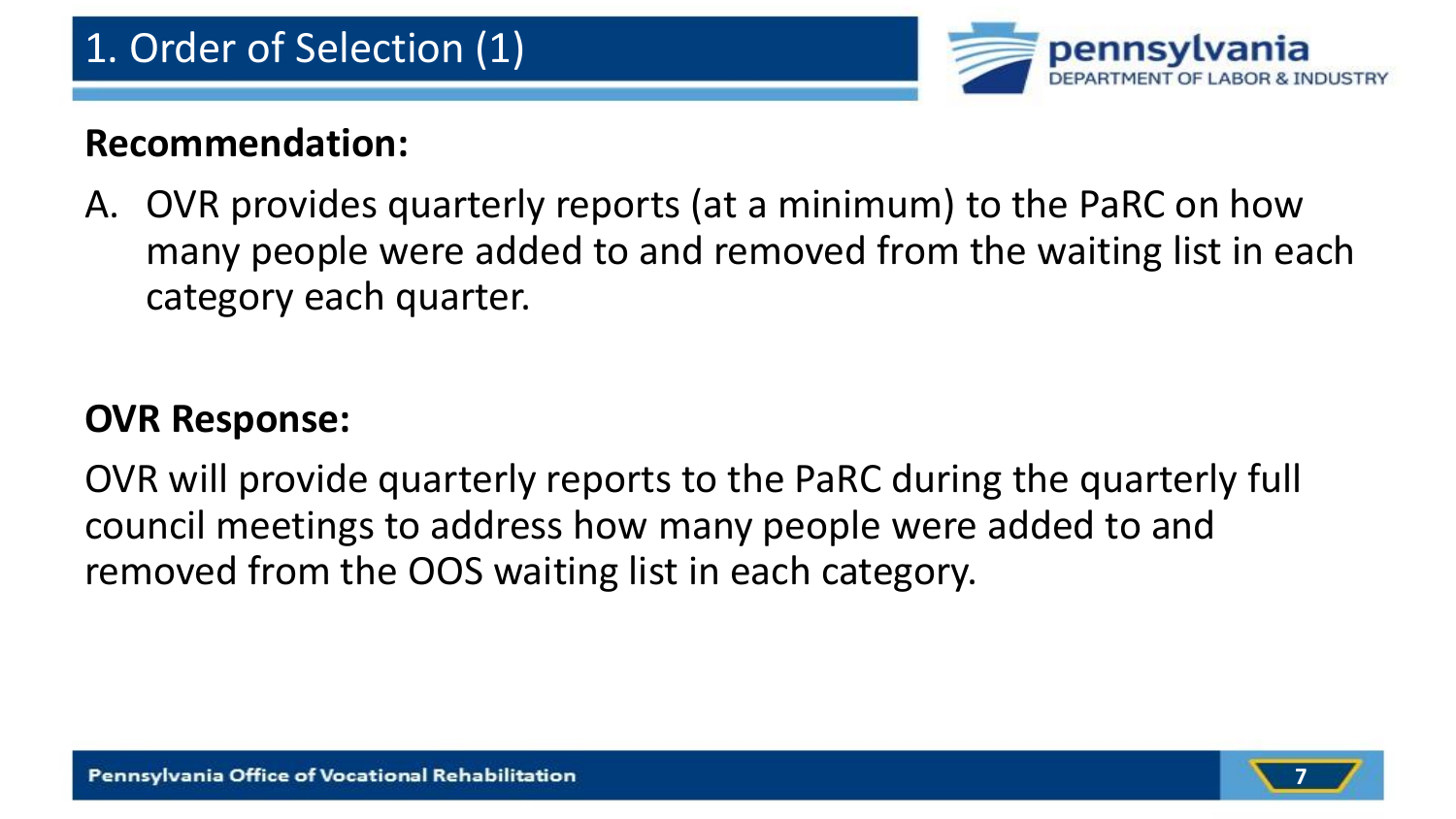

B. OVR provides quarterly reports (at a minimum) to the PaRC and the State Board of VR on new application response times.

#### **OVR Response:**

\*Per RSA Monitoring Report (Nov. 2020) and agency planned corrective action steps, OVR will update existing policies and procedures to ensure that the eligibility determination timeline commences at the time of application. OVR will offer alternative methods of referral to enhance the referral experience for stakeholders. OVR shall provide updated policy and procedures to RSA for review. OVR staff will receive future training related to these changes and the PaRC will be updated on progress on a quarterly basis.

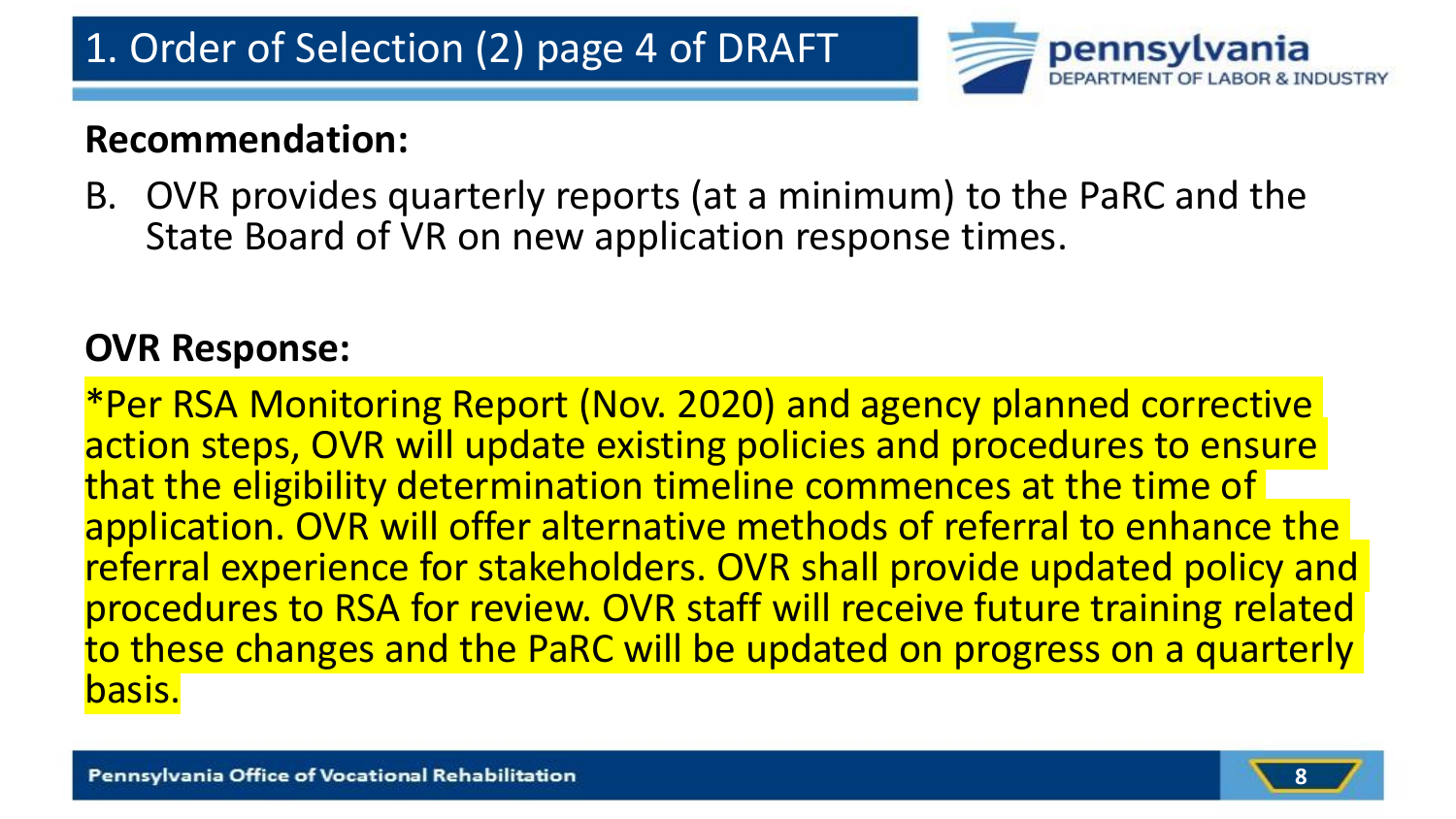

C. OVR establishes a clear deadline for reopening the OOS with intermediate steps and goals to re-open the OOS on time. OVR provides quarterly reports (at a minimum) to the PaRC on progress and factors affecting progress toward achieving the goal of re-opening the OOS on a permanent basis by the deadline.

#### **OVR Response:**

The goal of OVR is to open the OOS as soon as possible. The Rehabilitation Services Administration (RSA) has approved OVR to review and evaluate the ability to open the OOS on a quarterly basis. OVR has been evaluating the ability to open the OOS on a quarterly basis. OVR will report to the PaRC quarterly plans to re-open or close the OOS and factors affecting progress toward achievement of this goal.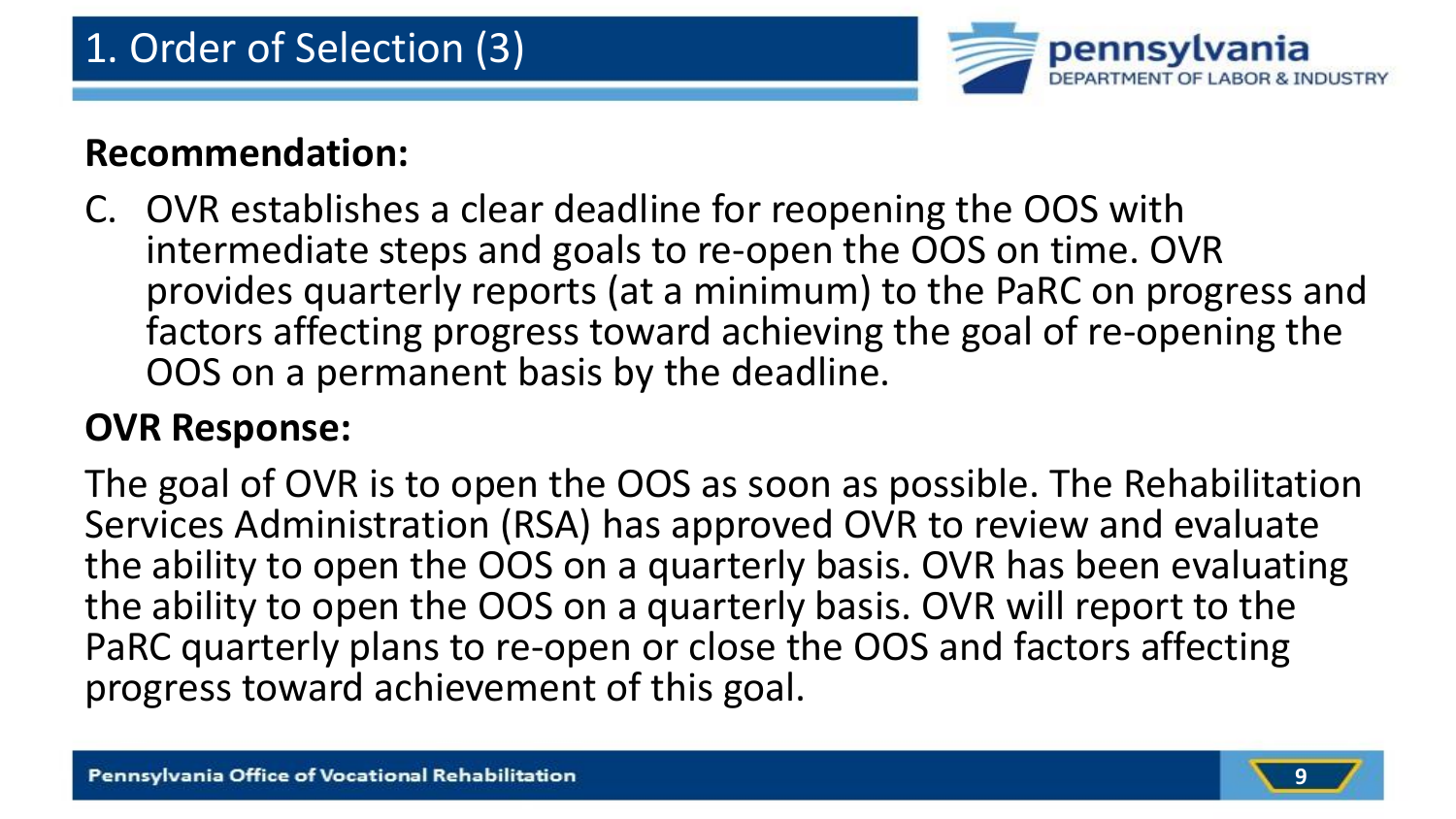

D. Identify resources and opportunities outside of OVR for organizations to provide employment services to OVR customers on the waitlist.

#### **OVR Response:**

OVR will seek opportunities to leverage other public and private resources that may provide employment services to OVR customers on the waitlist. During the closed OOS, information and referral services will remain available. Individuals will be given information and referrals to other appropriate Federal and State programs, including programs carried out by other components of the Statewide Workforce Development System, such as the one-stop centers, known in the Commonwealth as the PA CareerLinks.

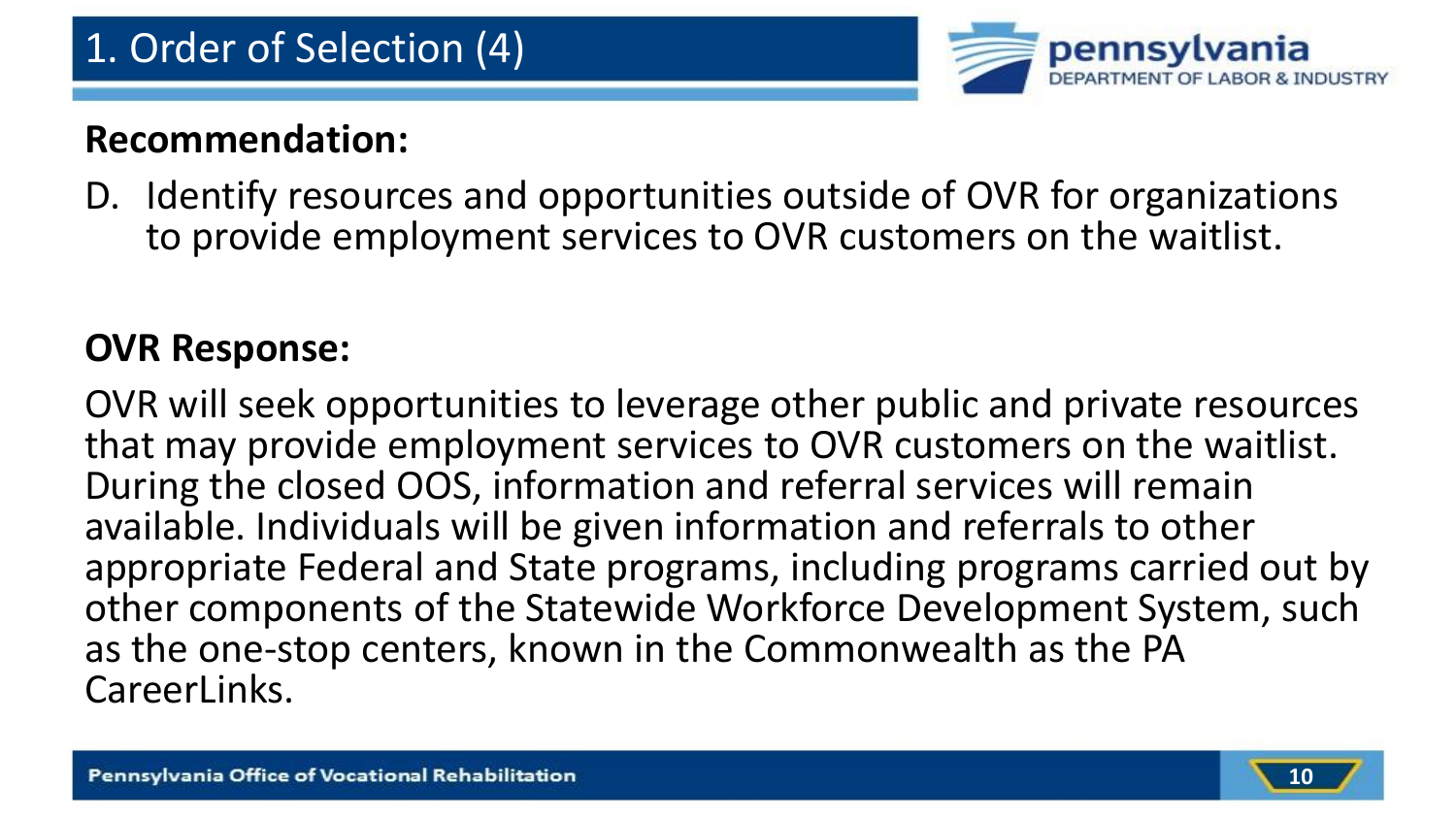

1) Federal, State, and local agencies and programs:

Current agreements include the following:

1. The Pennsylvania Department of Health (DOH), Department of Labor & Industry (DLI), Pennsylvania Department of Education (PDE), and Department of Human Services (DHS) entered into a Memorandum of Understanding (MOU) in 1999, with a 2006 Addendum and a Transition MOU addendum in 2010, to devote staff and other agency resources to promote successful post-school outcomes for youth/young adults with disabilities in transition.

2. Per WIOA amendments to the Rehabilitation Act, an updated MOU was signed in October 2020 between OVR and PDE to share responsibility to prepare students with disabilities for successful community employment.

3. An MOU is in progress between OVR and the Bureau of Special Education (BSE) to share funds for technical assistance positions that will support the MOU between OVR and BSE.

4. A Data Sharing Agreement between OVR and the Office of Developmental Programs (ODP) has been finalized to exchange information on the services delivered to individuals enrolled in DHS ODP programs who also receive or received services through OVR. OVR and ODP are sharing data between the CWDS and the Home & Community Services Information System.

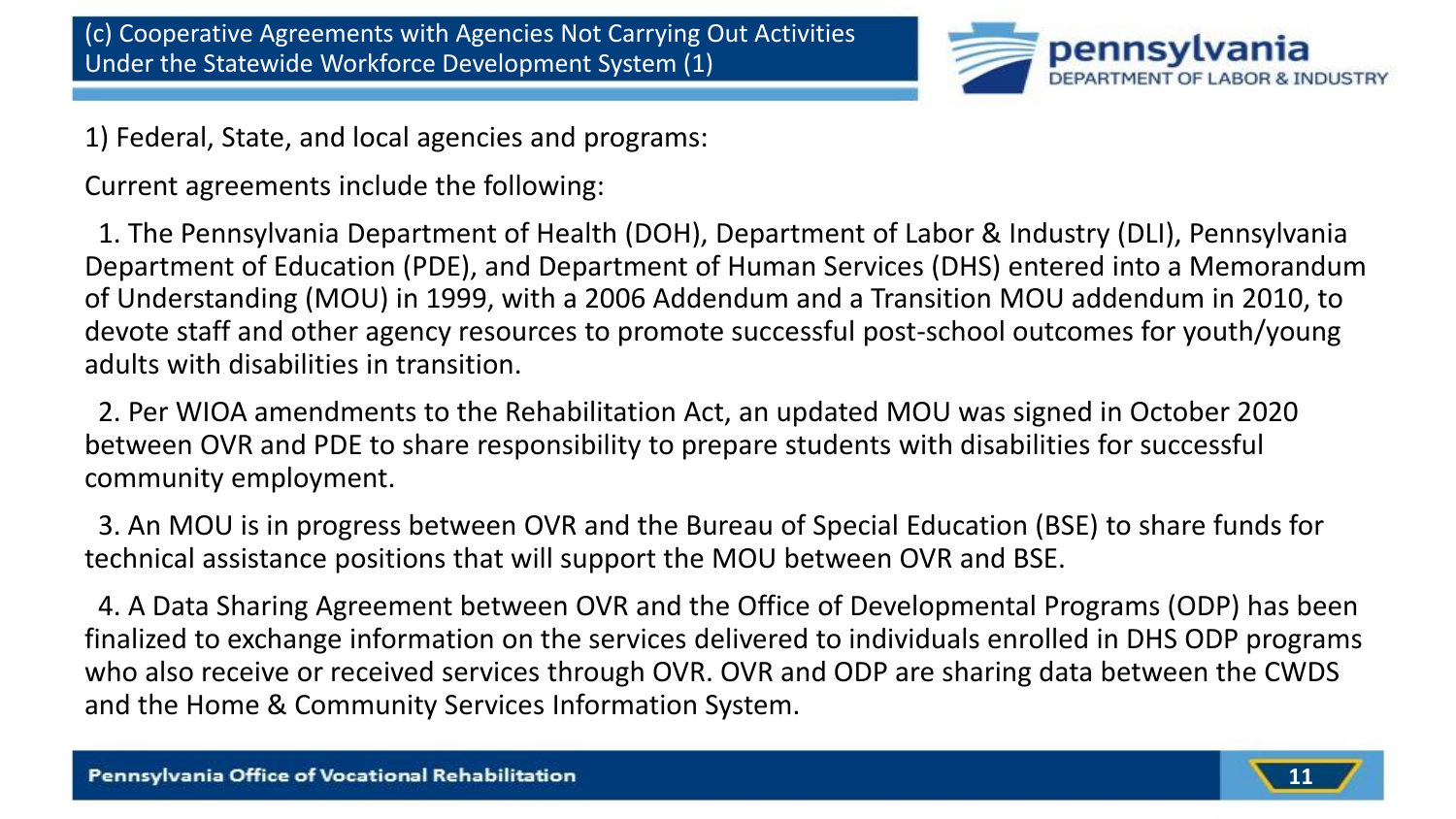

5. OVR and ODP issued a joint bulletin that dictates when an individual receiving Supported Employment (SE) services can move to ODP-funded extended services and documentation requirements.

6. An MOU was initiated between OVR and the DHS Office of Mental Health and Substance Abuse Services (OMHSAS) in 2017, which ends on June 30, 2022. The MOU allows for a funding transfer from DHS to OVR, which supports opportunities for customers with serious mental illnesses and serious emotional disturbances to participate in the Certified Peer Specialist (CPS) training opportunities to achieve competitive integrated employment.

7. An MOU has been developed between OVR and DHS, Bureau of Juvenile Justice Services (BJJS). The MOU was established in May 2017 to provide Pre-Employment Transition Services to adjudicated students and youth placed in Pennsylvania Academic Career Technical Training (PACTT) affiliate locations. The MOU was amended in July 2019 to also include dependent students and youth. OVR has collaborated with the PACTT affiliates to provide the 5 required Pre-Employment Transition Services to this vulnerable population to expose them to as many employment and post-secondary options as possible.

8. OVR has entered into Institute of Higher Education Agreements with the 14 State owned Universities under the Pennsylvania State System of Higher Education and 14 Community Colleges.

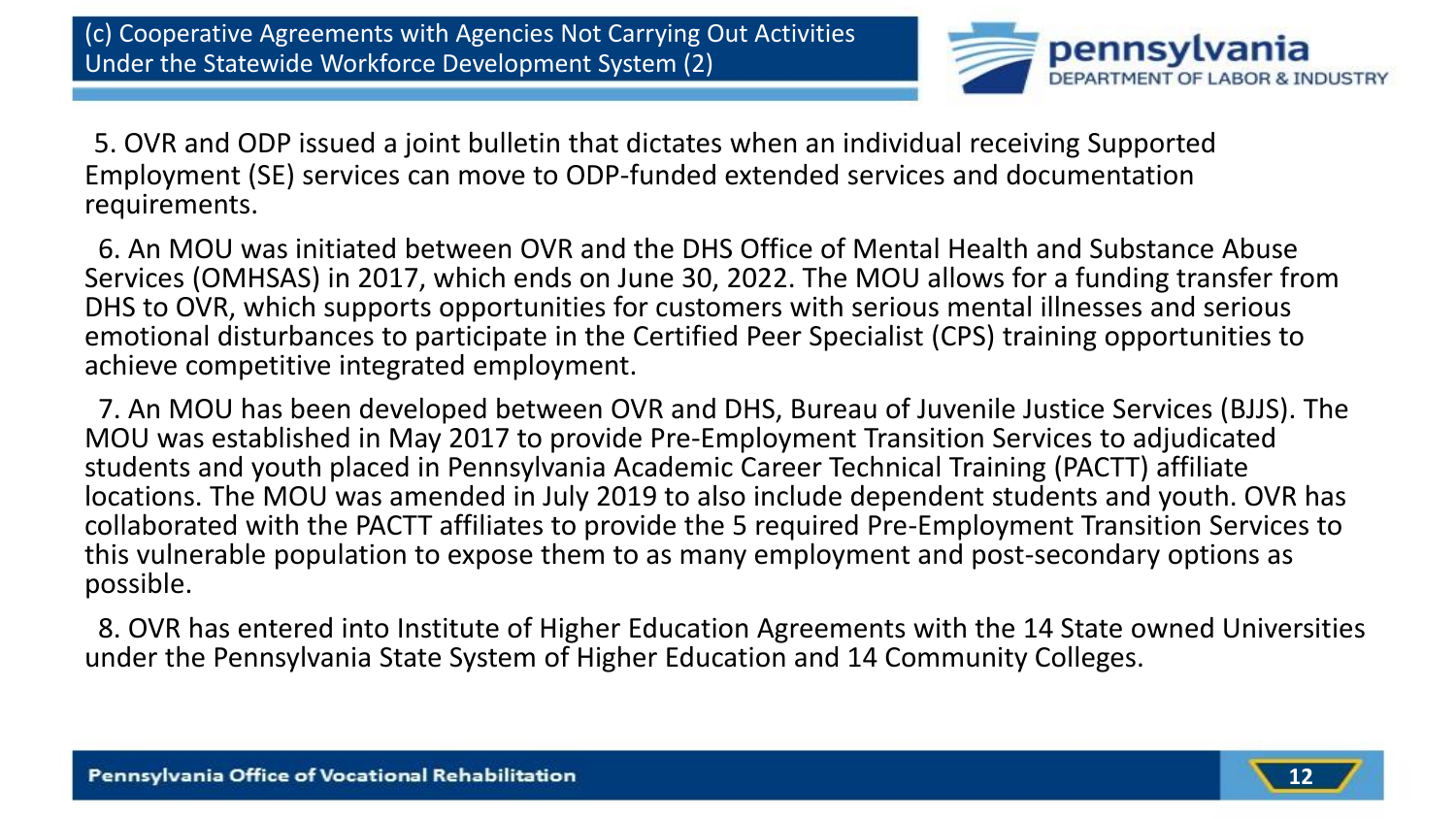

9. VR partners with Pennsylvania Centers for Independent Living (CIL) by executing grants and contracts for CILs to provide services and outreach projects to individuals with disabilities within community settings.

10. OVR has entered into IGAs with the SDoL, ODP and OMHSAS for the provision of OVR services and referrals.

11. \*OVR supports a variety of Project SEARCH programs across Pennsylvania that offer educational opportunities for individuals with significant disabilities, primarily intellectual and developmental. OVR's support is through cooperative agreements with county mental health offices, local school districts, and employers that include hospital systems and local government units.

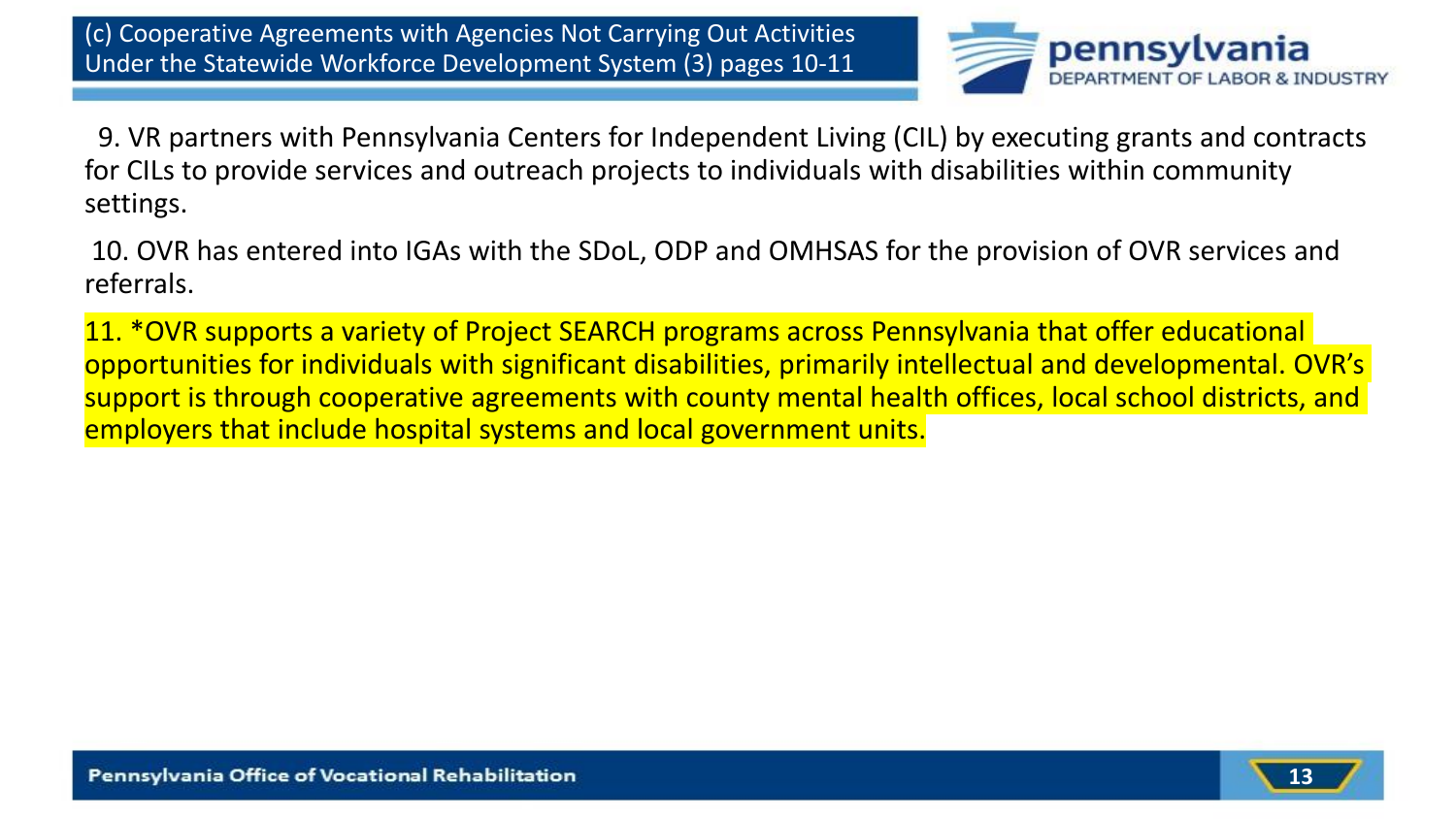

- 4. Non-Educational Agencies Serving Out-of-School Youth; and
- \*OVR supports a variety of Project SEARCH initiatives across Pennsylvania. Project SEARCH is a one-year internship program that provides educational opportunities for individuals with significant disabilities, primarily intellectual and developmental disabilities. The focus can be on students in their last year of high school, young adults with disabilities, or adults with disabilities. The program takes place at a host business in a healthcare, government, or other business setting where a total immersion in the workplace facilitates the teaching and learning process as well as the acquisition of employability and marketable work skills.

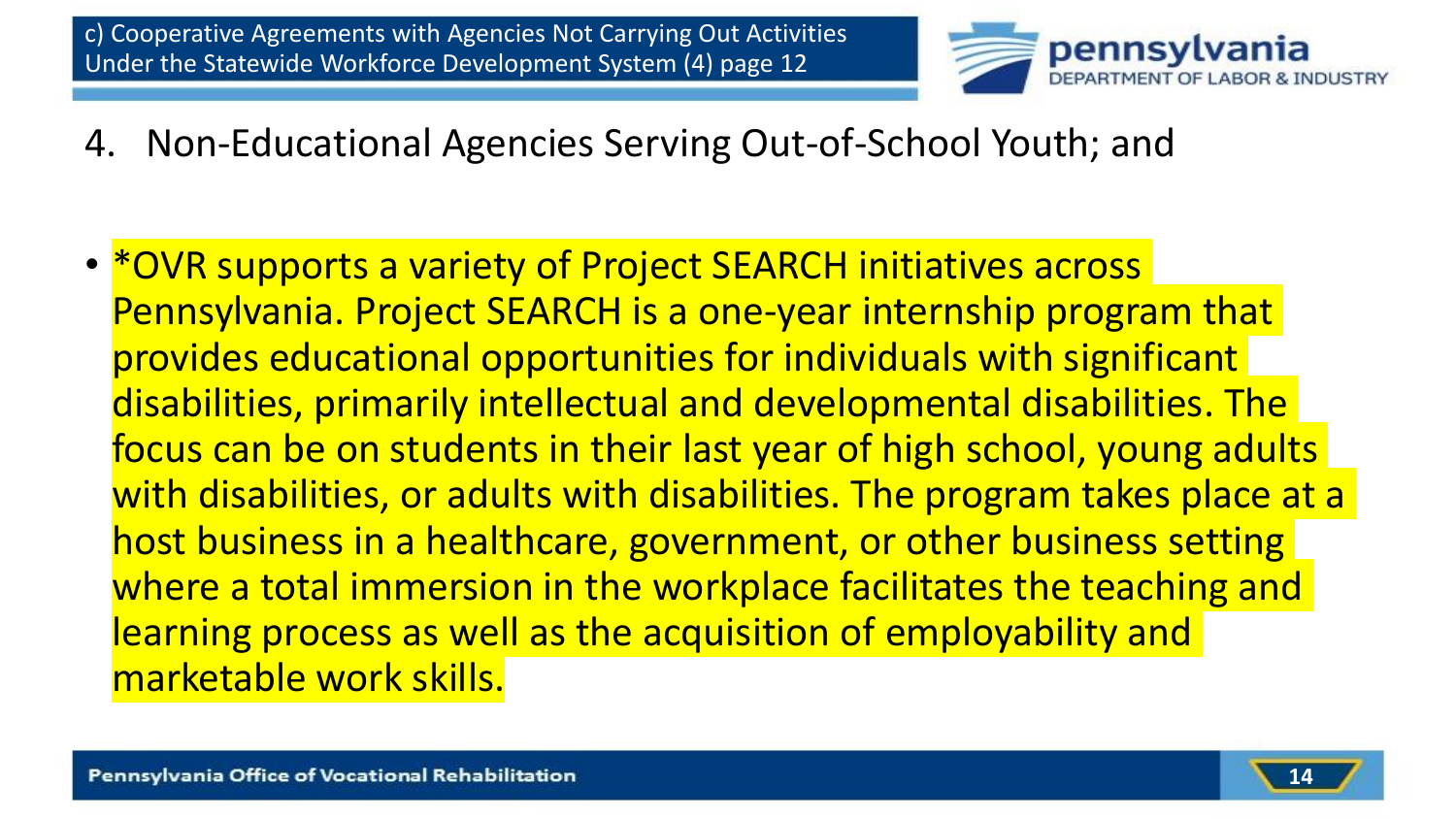

#### **OVR strategies to achieve goals and priorities:**

#### **Goal #1: Increase Employment Opportunities for Individuals with Disabilities.**

1. Expand the availability of apprenticeships, internships and OJTs for individuals with disabilities.

\*Over the next two years, OVR intends to work collaboratively with the Department of Labor & Industry's ATO Office (Apprenticeship & Training). An agreement between OVR and ATO to use matching funds to promote pre-apprenticeship and apprenticeship pathways for OVR customers will allow customers to achieve quality employment outcomes at high wages. This collaboration will include activities and services related to promoting opportunities, training OVR staff on how to facilitate customer access to pre-apprenticeships and apprenticeships, and forming connections with registered apprenticeship sponsors.

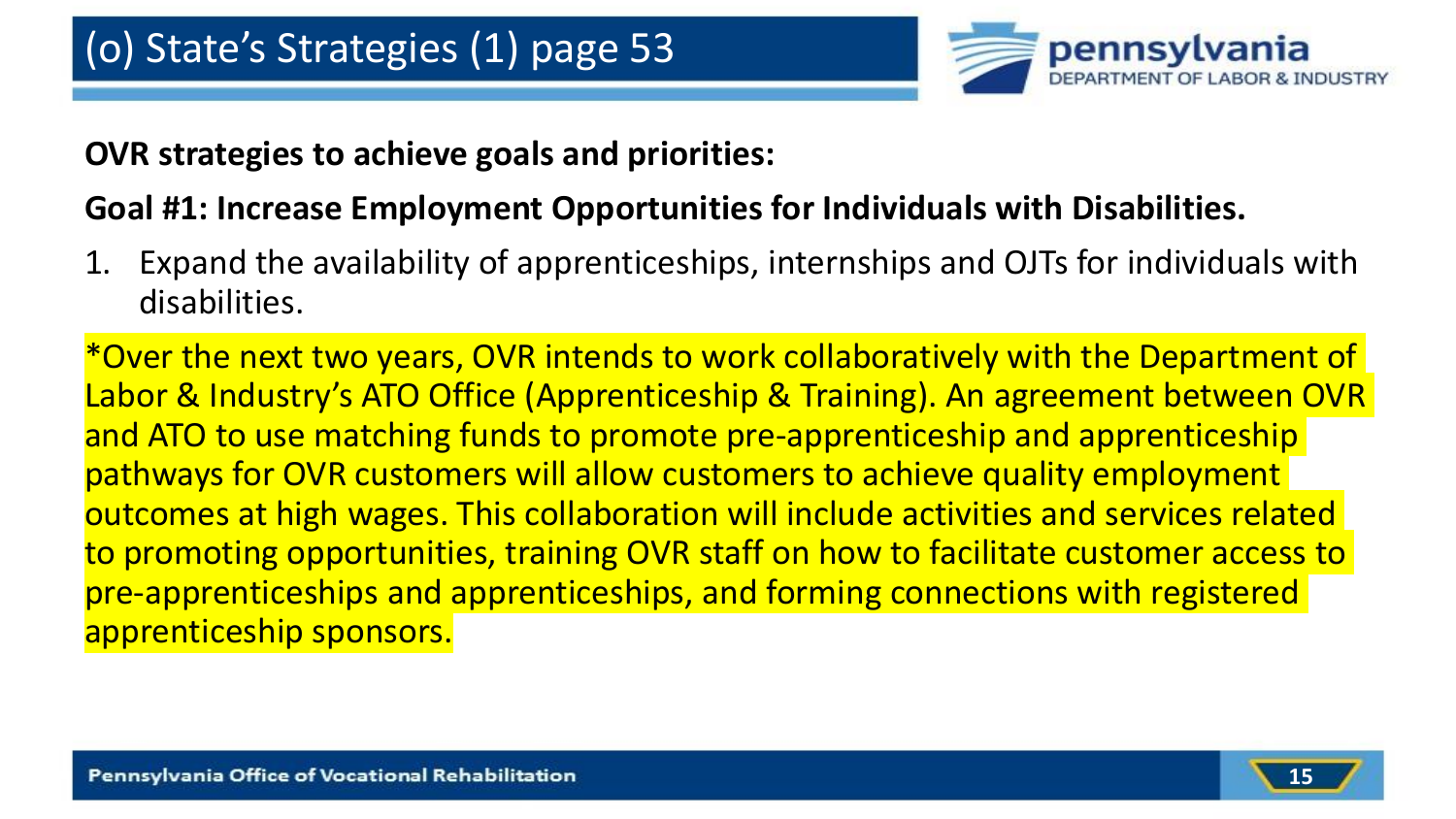

As of November 5, 2021, OVR had 815 filled salaried positions and 217 vacancies. This figure includes 149 filled salaried positions at the Hiram G. Andrews Center. Statewide OVR had a total of 313 filled Vocational Rehabilitation Counseling Professionals (including Vocational Rehabilitation Counselors, Vocational Rehabilitation Counselors for the Deaf and Hard of Hearing, Vocational Rehabilitation Counselor Trainees, and Vocational Rehabilitation Counselor Interns), 19 Vision Rehabilitation Therapist positions, and 9 Orientation and Mobility Specialist positions.

In relation to the number of employees within OVR, the number of OVR customers who had an open VR case as of June 30, 2021, was 45,535 individuals.

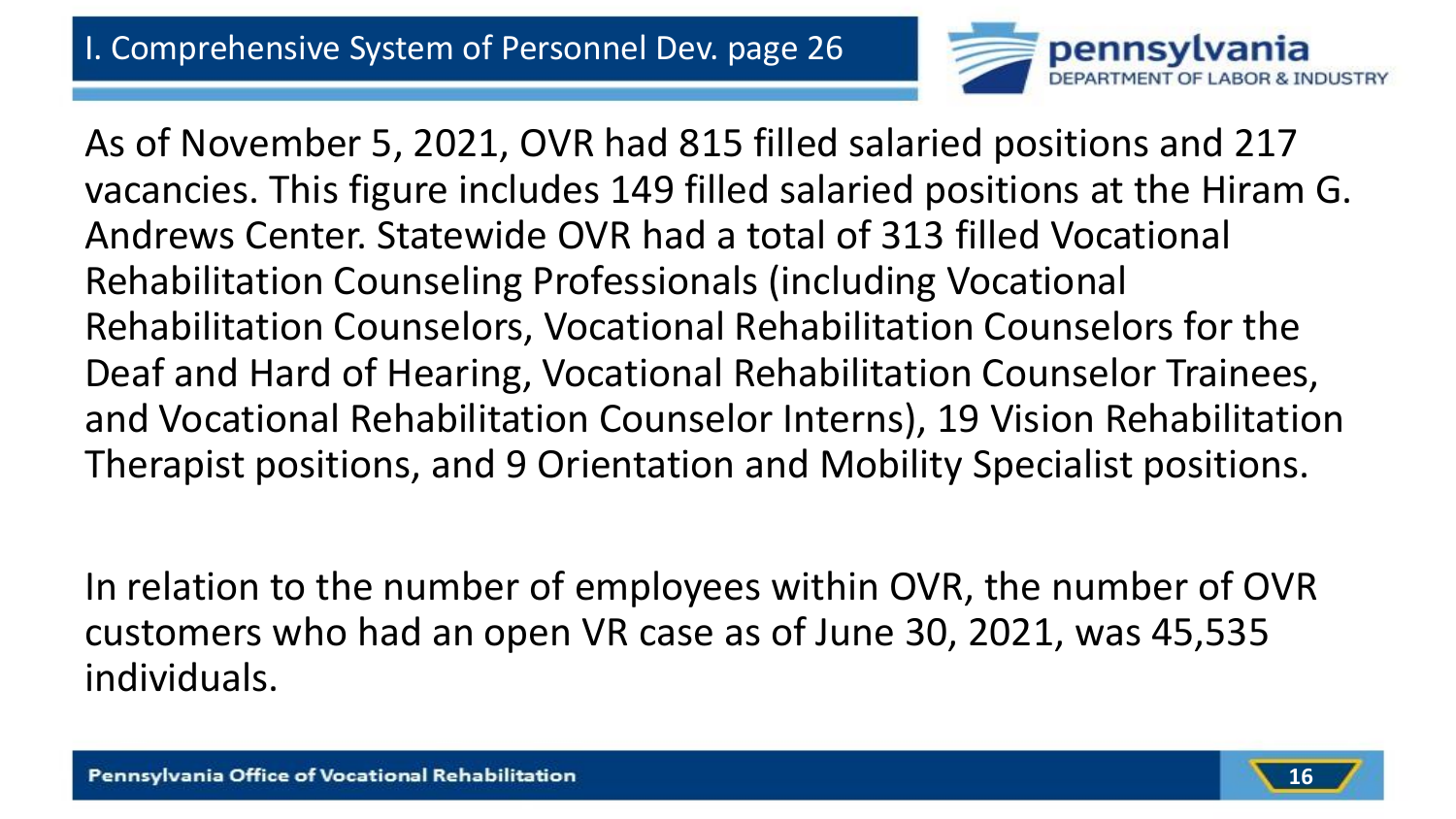

\*Over the next two years using information from the CSNA assessments, OVR will be evaluating the need and considering establishing agreements with the following governmental entities: PA Department of Education, DLI Apprenticeship Office, agreements with 10 local Workforce Development Boards, an agreement with the Commonwealth's Office of Administration, and an agreement with Human Resources within the Office of Administration.

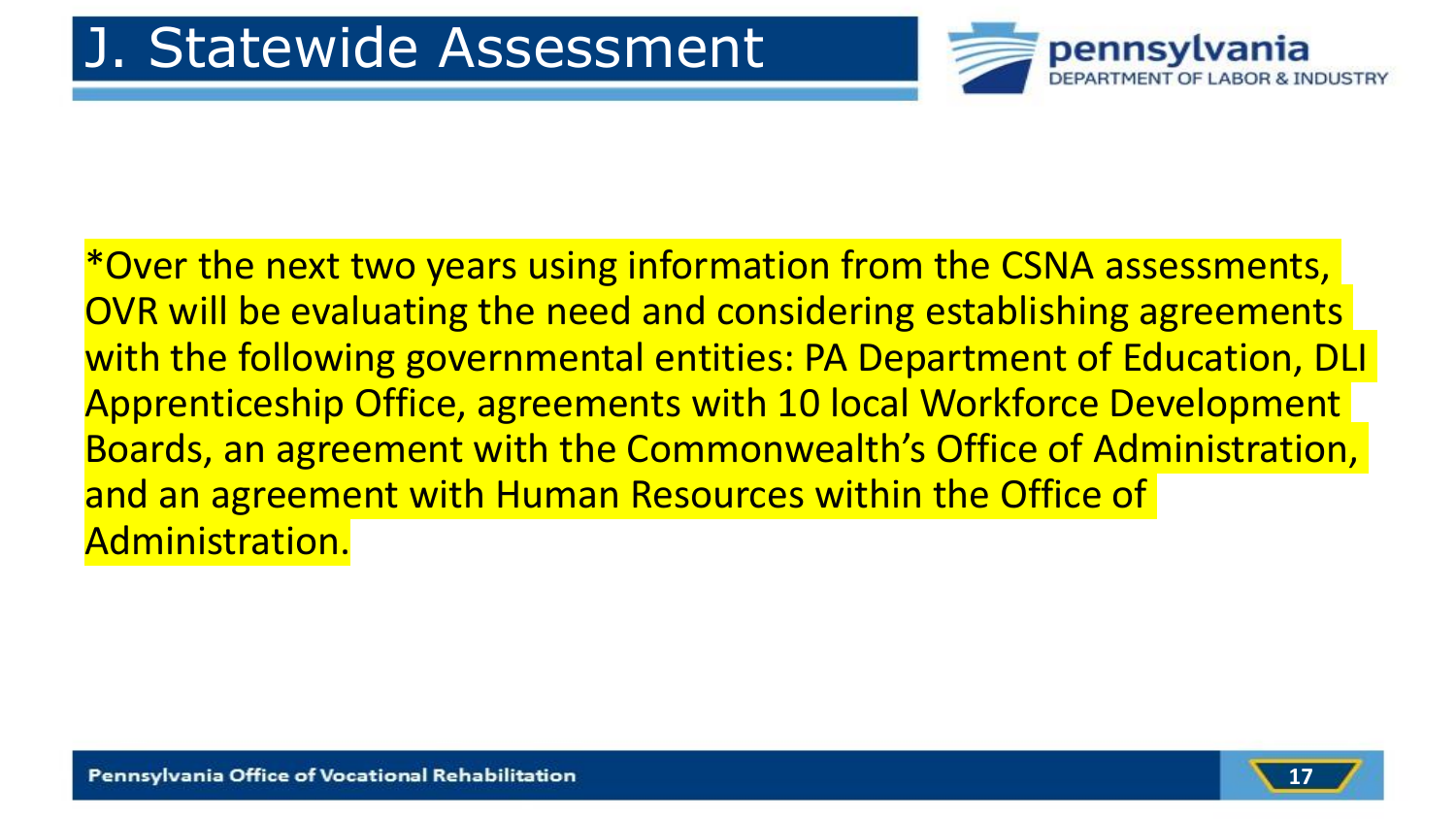#### J. Statewide Assessment cont. page 40 (1)



- \*An MOU is being developed between OVR and the PA Department of Education's Bureau of Special Education to increase engagement of students with the most significant disabilities. The MOU will enable the creation of a Transition Employment & Agency Mentor-Navigator (Team Navigators) within each Intermediate Unit (IU). OVR, subject to availability of funds, will jointly provide funding over four (4) years to be used exclusively for the operation and administration of technical assistance.
- \*An agreement is being considered with the DLI Apprenticeship Office for the use of matching funds to promote pre-apprenticeship and apprenticeship pathways for OVR customers that will allow them to achieve quality employment outcomes at high wages.

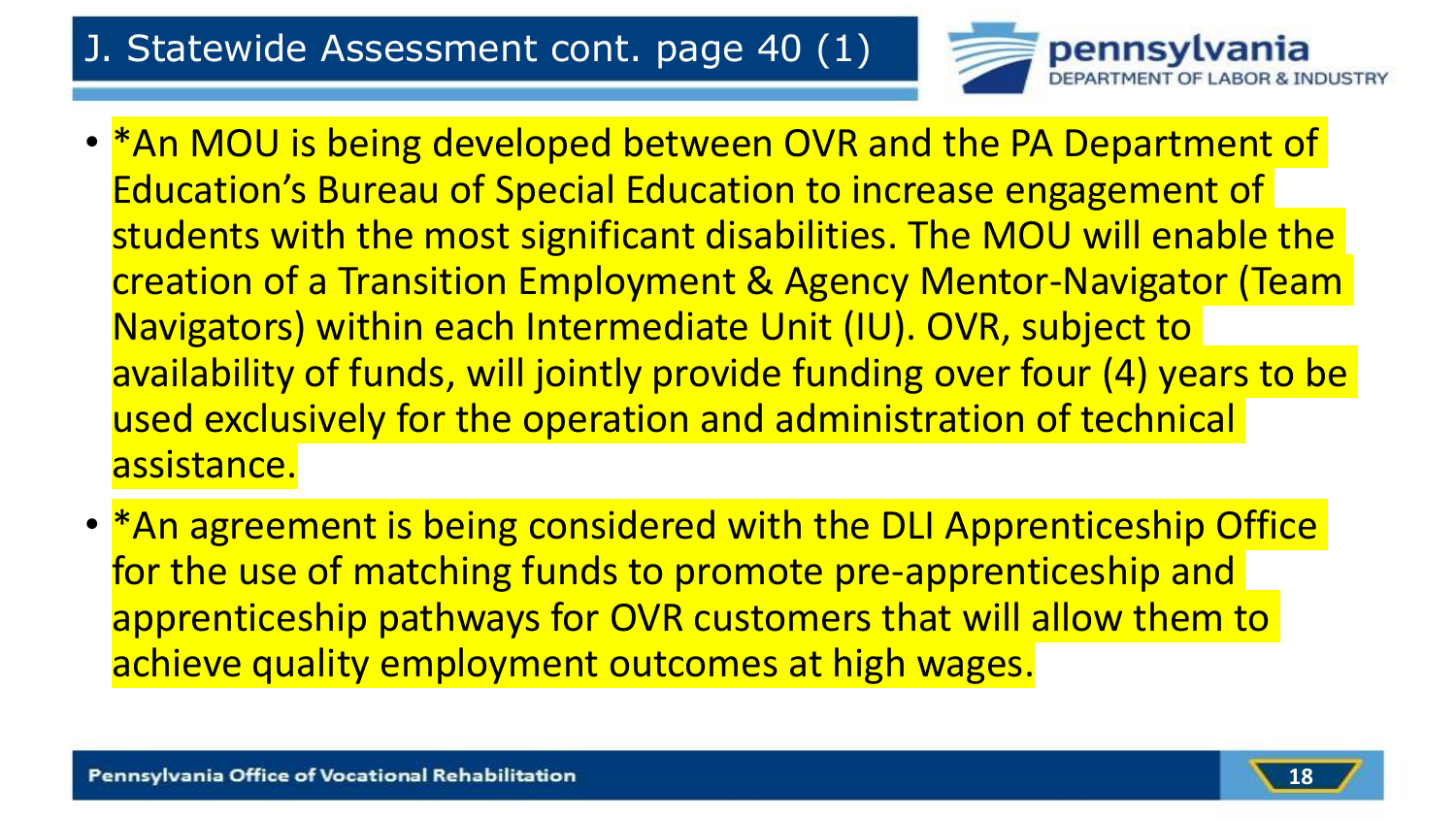#### J. Statewide Assessment cont. page 40 (2)



- \*In addition, OVR will explore the development of agreements with 10 local Workforce Development Boards under the Commonwealth's Workforce Development Program to pilot a jointly-funded Disability Employment Initiative that will allow the creation of disability navigators to work closely with OVR Vocational Rehabilitation Counselors to serve students, youth, and adults with disabilities.
- \*OVR will also explore an agreement with the Commonwealth's Office of Administration to develop accessibility testing through the use of Information Technology Accommodation Personnel throughout all OVR combined District Offices. Accessibility testing verifies that digital content and services are usable by people with disabilities. Information Technology Accommodation Personnel will also coach, mentor, and train others who are learning to do accessibility testing.

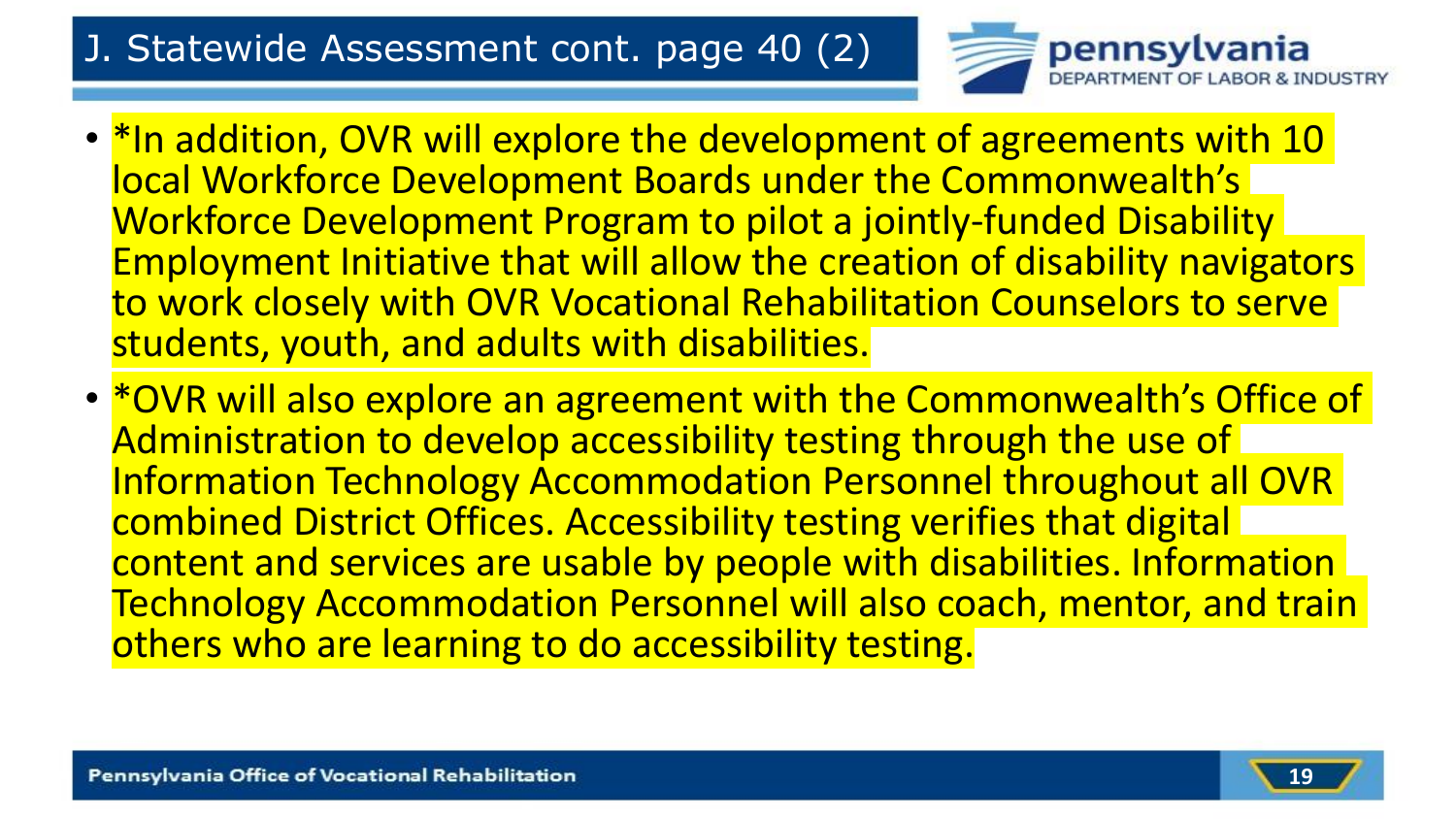#### J. Statewide Assessment cont. page 40 (3)



• \*Finally, OVR will explore an agreement with Human Resources within the Office of Administration for the development of a Career Transition Professional (CTP). The CTP may serve as the Commonwealth of PA Employer Single Point of Contact (SPOC) in the recruitment, retention, and onboarding of all individuals with disabilities that meet the employer identified requirements for employment.

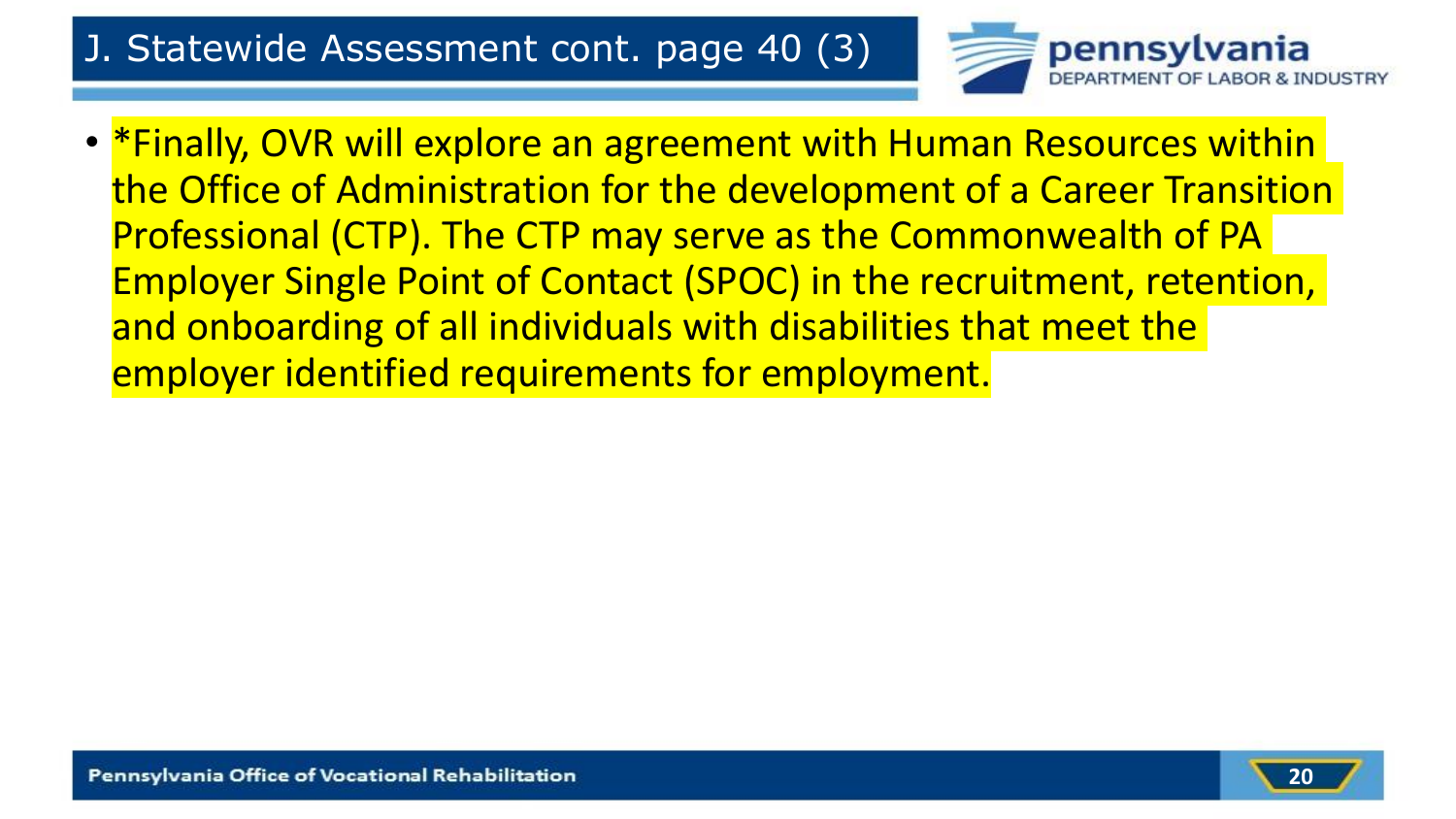### L. State Goals and Priorities page 45



- B. THE STATE'S PERFORMANCE UNDER THE PERFORMANCE ACCOUNTABILITY MEASURES OF SECTION 116 OF WIOA
- \*Using guidance received in TAC-22-02 related to performance goals and instructions for the core programs, OVR will be establishing these measures and negotiating with RSA to confirm expected performance levels.

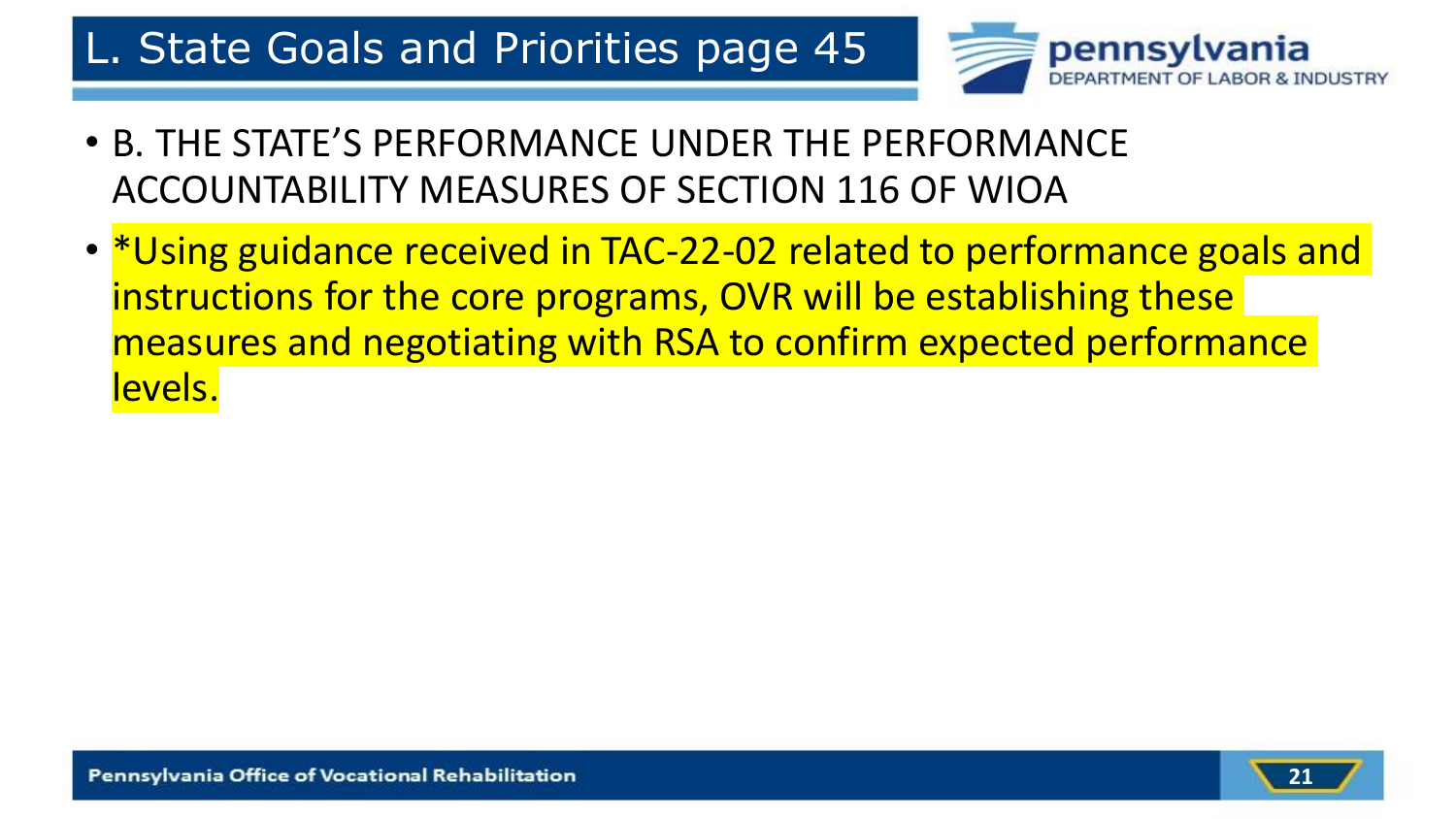## M. Order of Selection page 47



• *\*The decision to retain the OOS option is based on projections in* description k. Annual estimates, and the expectation that as our country experiences economic recovery post-Covid, indicate that more individuals will once again be seeking employment opportunities and will likely seek vocational rehabilitation services through OVR.

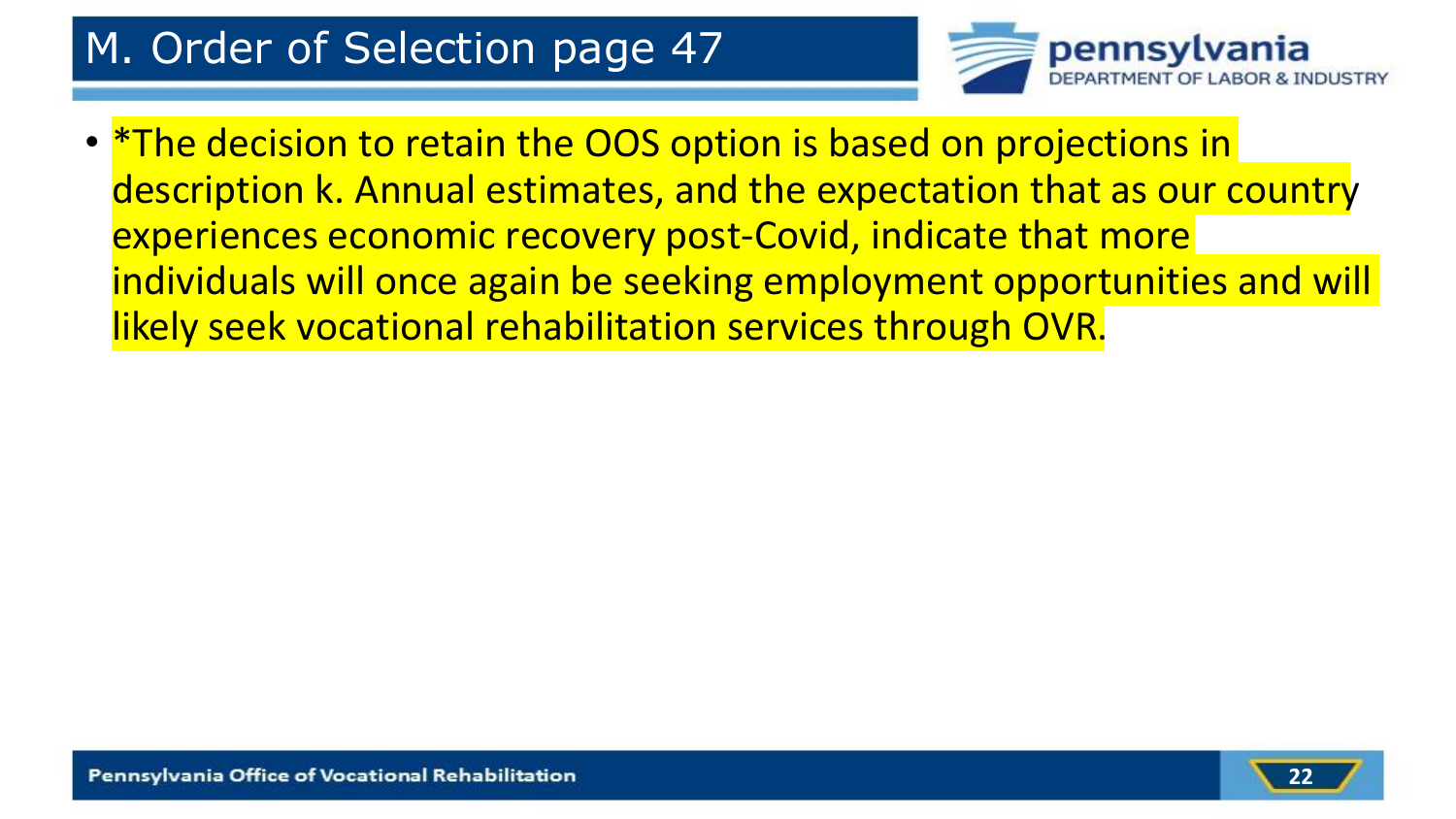# (o) State's Strategies (2) page 53



• \*Over the next two years, OVR intends to work collaboratively with DLI's ATO office. An agreement between OVR and ATO to use matching funds to promote pre-apprenticeship and apprenticeship pathways for OVR customers will allow customers to achieve quality employment outcomes at high wages. This collaboration will include activities and services related to promoting opportunities, training OVR staff on how to facilitate customer access to pre-apprenticeships and apprenticeships, and forming connections with registered apprenticeship sponsors.

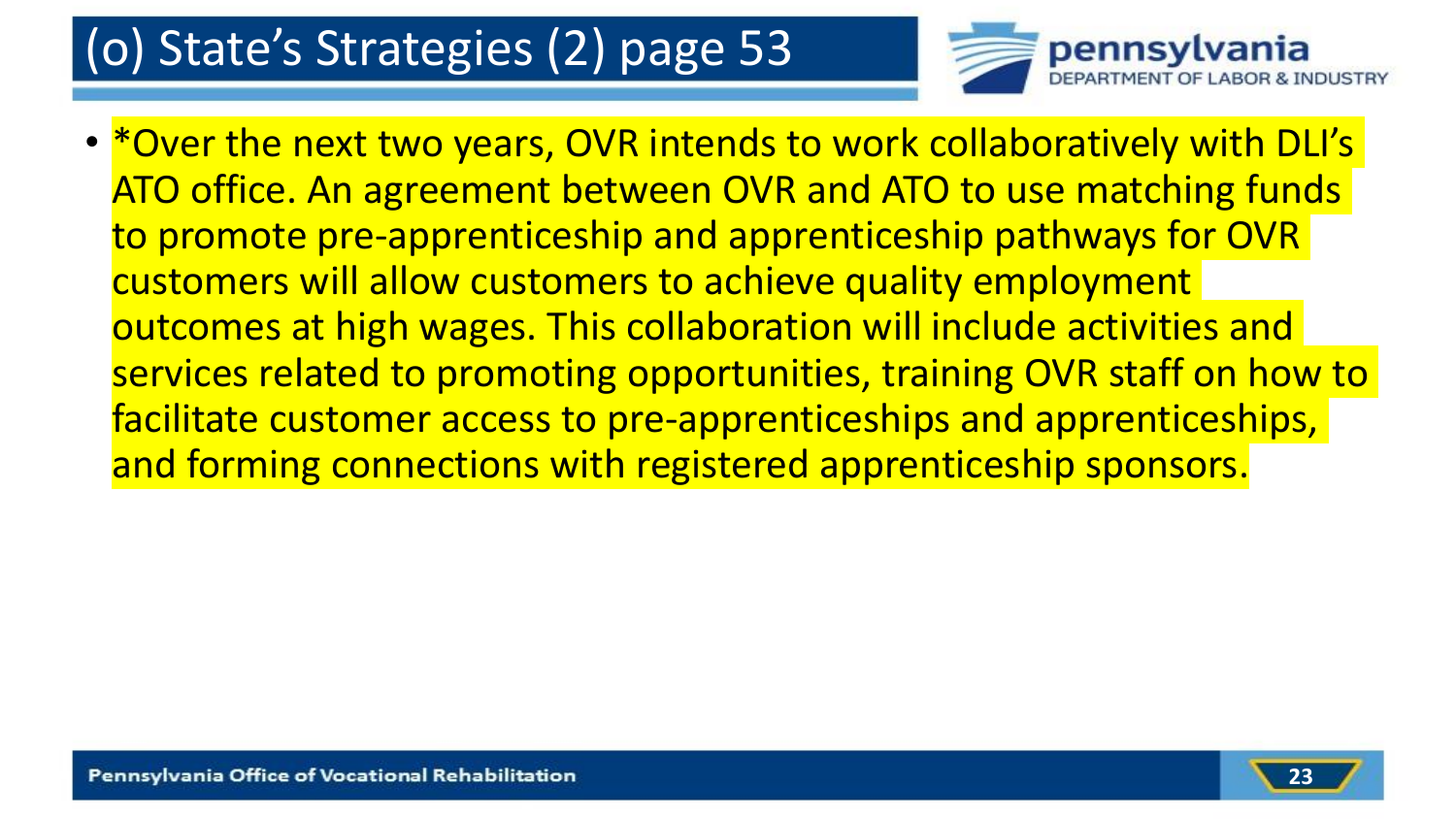

\*In addition, HGAC is consulting with the ATO and OVR BSOD to develop a preapprenticeship training program. A short-term, pre-apprenticeship training program will be designed to provide the necessary preparatory safety skills and certifications for individuals who are interested in entering registered apprenticeships. HGAC will provide the pre-apprenticeship training on site and registered employers will provide the technical training. Specific preparatory skills and certifications will be determined by participating employers, based on their industry's respective needs for skilled workers. OVR intends to explore an agreement between the Hiram G. Andrews Center and the Mon Valley Initiative to use matching VR grant funds to create pre-apprenticeship pathways to traditional apprenticeship in the trades as well as non-traditional apprenticeships (e.g., IT, Healthcare/Medical, Manufacturing, Customer Service and Hospitality, Conservation, Renewable Energy & Natural Resources, Service industries, Culinary and Food Service).

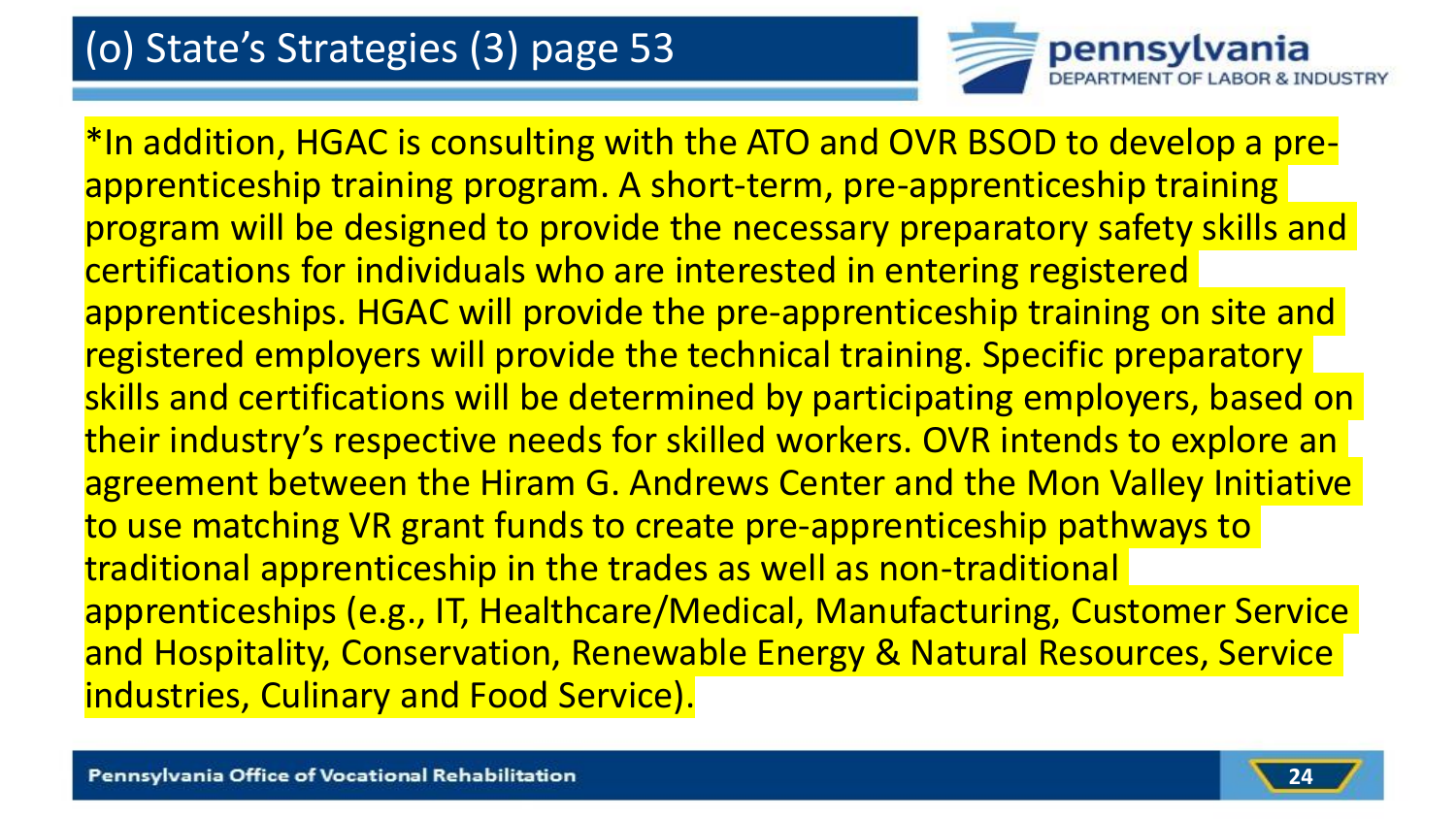# (o) State's Strategies (4) page 58



2. HOW A BROAD RANGE OF ASSISTIVE TECHNOLOGY SERVICES AND DEVICES WILL BE PROVIDED TO INDIVIDUALS WITH DISABILITIES AT EACH STAGE OF THE REHABILITATION PROCESS AND ON A STATEWIDE BASIS.

\*OVR will explore an agreement with the PA Office of Administration Human Resources Office for the development of a Career Transition Professional (CTP). The CTP may serve as the Commonwealth of PA Employer Single Point of Contact (SPOC) in the recruitment, retention, and onboarding of all individuals with disabilities that meet the employer identified requirements for employment.

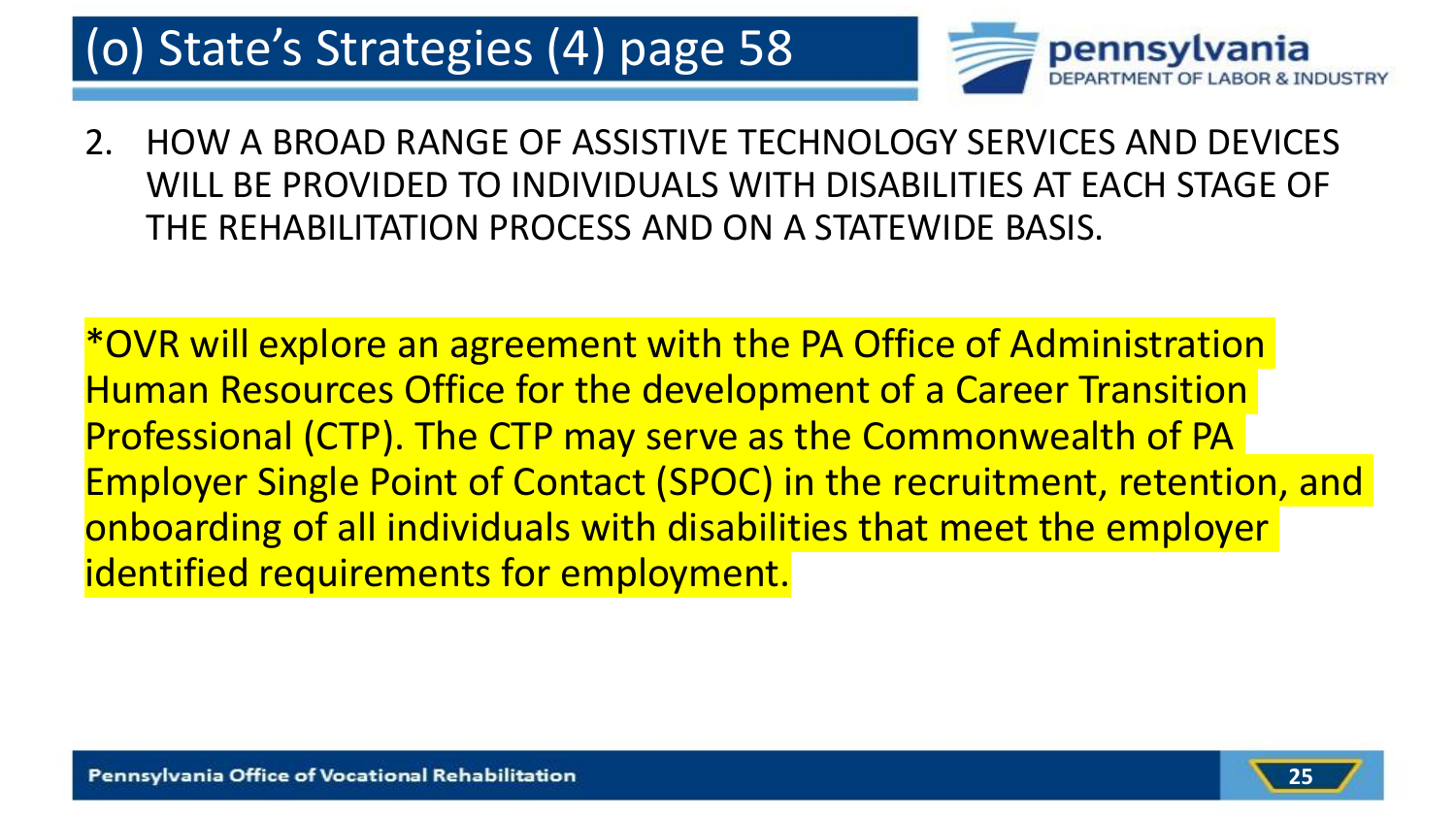

#### 8. HOW THE AGENCY'S STRATEGIES WILL BE USED TO:

B. SUPPORT INNOVATION AND EXPANSION ACTIVITIES; AND

\*OVR will explore agreements with 10 local Workforce Development Regions within the Commonwealth's Workforce Development Program to pilot a jointly funded Disability Employment Initiative that will allow the creation of disability navigators to work closely with OVR Vocational Rehabilitation Counselors to serve students, youth, and adults with disabilities.

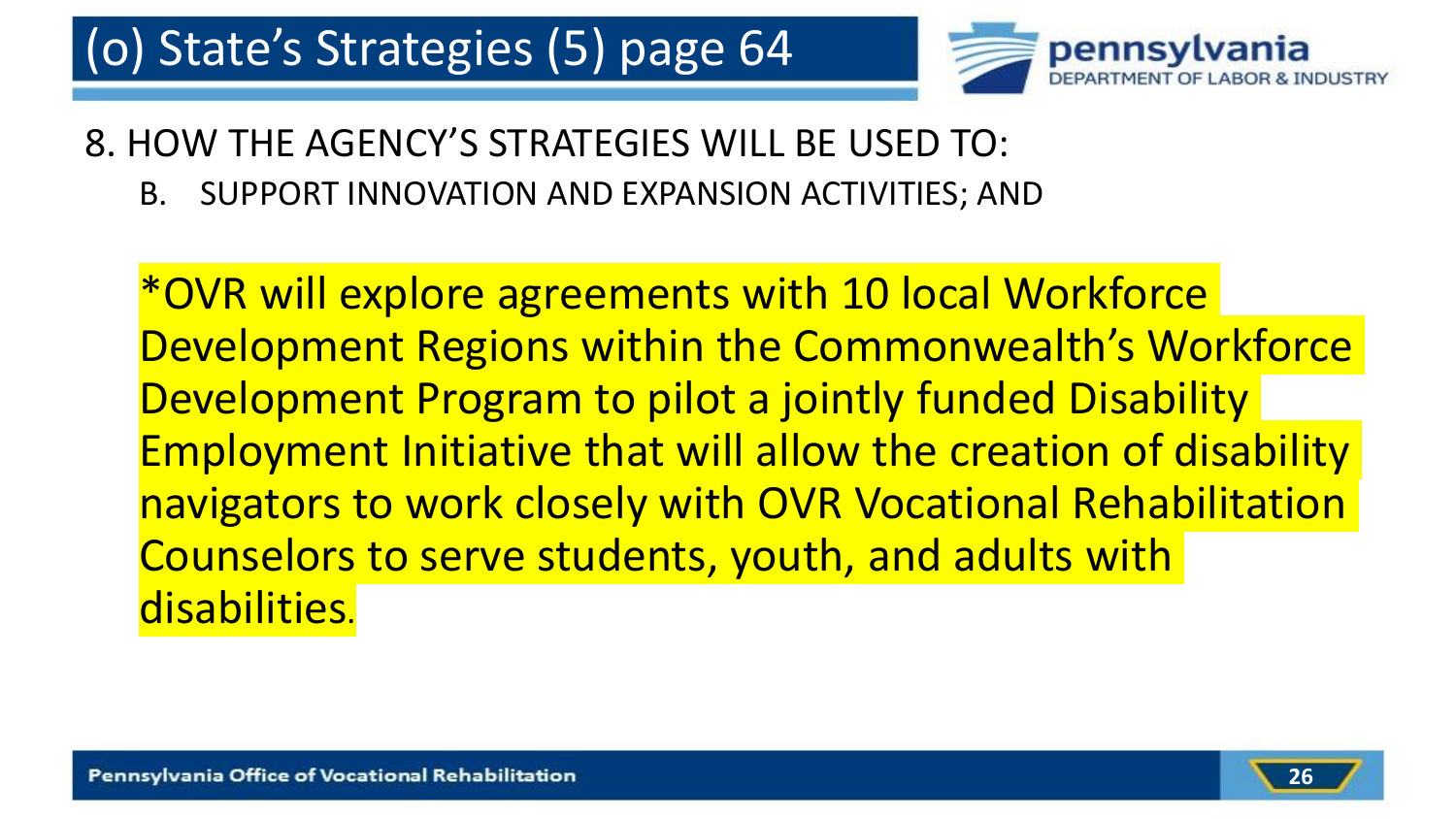# (o) State's Strategies (6) page 64



8. HOW THE AGENCY'S STRATEGIES WILL BE USED TO:

C. OVERCOME IDENTIFIED BARRIERS RELATING TO EQUITABLE ACCESS TO AND PARTICIPATION OF INDIVIDUALS WITH DISABILITIES IN THE STATE VR SERVICES PROGRAM AND THE STATE SUPPORTED EMPLOYMENT SERVICES PROGRAM.

\*OVR will explore an agreement with the Commonwealth's Office of Administration to develop accessibility testing through use of Information Technology Accommodation Personnel throughout all OVR combined District Offices. Accessibility testing verifies that digital content and services are usable by people with disabilities. Information Technology Accommodation Personnel will also coach, mentor, and train others who are learning to do accessibility testing.